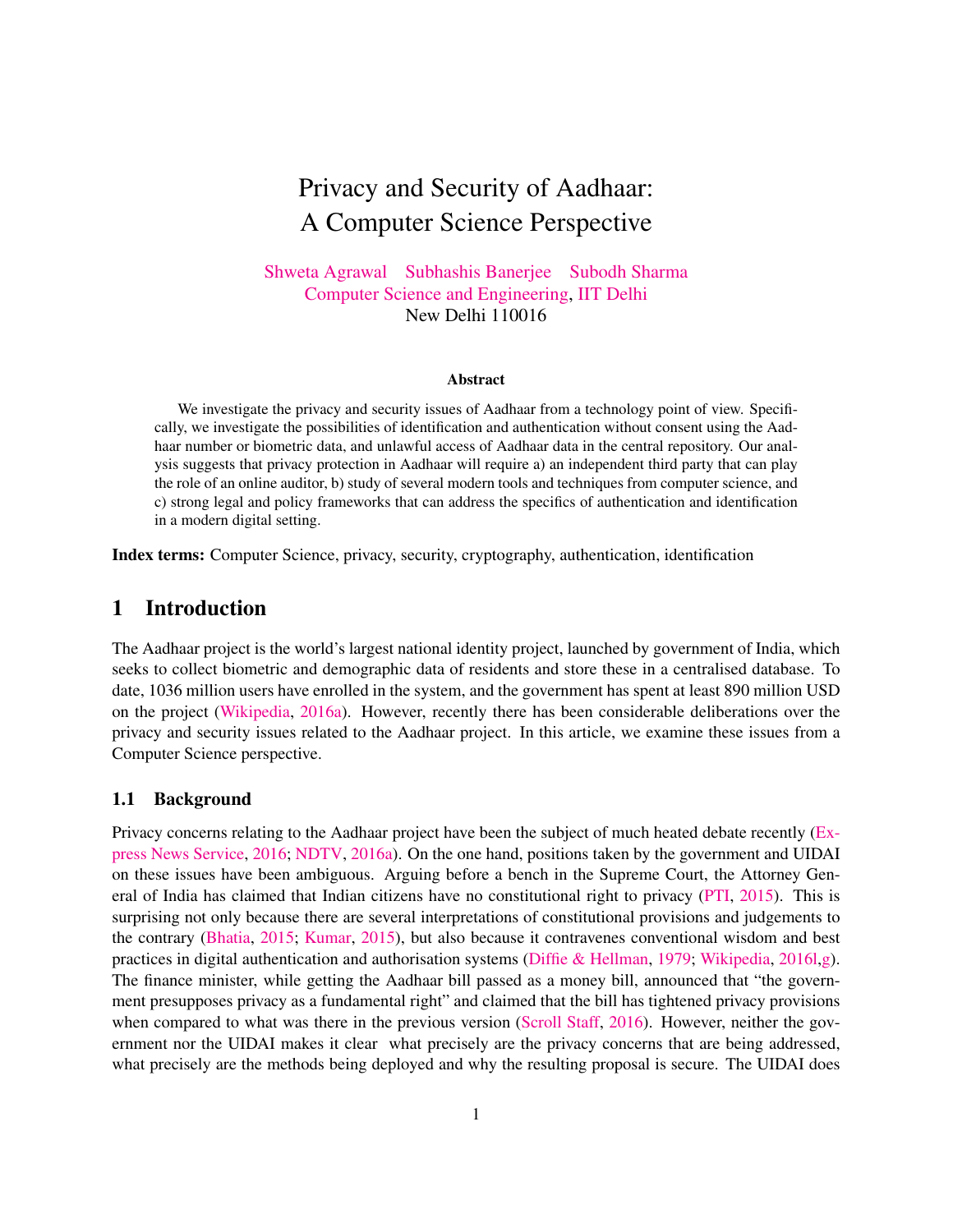describe the security measures it has put in place [\(UIDAI,](#page-20-2) [2014\)](#page-20-2), but does not provide an analysis of the measures with respect to perceived threat levels and potential privacy breaches. This has resulted in an overall confusion about the impact on privacy engendered by the Aadhaar project.

On the other hand, several civil society activists and social commentators [\(Arun,](#page-17-1) [2016;](#page-17-1) [Mehta,](#page-19-3) [2016;](#page-19-3) [Ja](#page-18-2)[yaram,](#page-18-2) [2015;](#page-18-2) [Vombatkere,](#page-20-3) [2016;](#page-19-4) [Makkar,](#page-19-4) 2016; [Duggal,](#page-18-3) [2011;](#page-18-3) Dréze, [2016\)](#page-18-4) have expressed concerns about the weak privacy provisions in the Aadhaar project and bill. However, while alerting to the possibilities of opening doors to mass surveillance, we feel that some of the commentaries have been unbounded in their criticisms and not entirely specific in their statements of concerns. The gist of most criticisms has been that the use of biometrics and a unique identification number, and storage of biometric and demographic data and authentication trails in a central repository, are necessarily unsafe. However, whether breach of privacy is inevitable, and whether there may exist technological and legal provisions which can make Aadhaar safe are important questions that have not been adequately addressed. We note that some crucial lacunae in the identification and authentication processes of Aadhaar have been pointed out in [\(Centre for Internet & Soci](#page-17-2)[ety,](#page-17-2) [2016\)](#page-17-2), which also makes several important suggestions including implementation of recommendations of Shah [\(The Planning Commission: Government of India,](#page-20-4) [2011\)](#page-20-4) and Sinha [\(Lok Sabha Secretariat: New](#page-19-5) [Delhi,](#page-19-5) [2012\)](#page-19-5) committees. Despite these, thorough analyses of the possible ways in which privacy can be breached, and possible countermeasures both from technological and legal perspectives, remain missing. In this note we endeavour to fill in some of this gap from a technology point of view.

#### 1.2 Perspectives on Aadhaar: pros and cons

At its core, the Aadhaar act attempts to create a method for identification of individuals so as to provide services, subsidies and other benefits to the residents of the country. While the effectiveness of Aadhaar to the extent claimed in preventing leakages in social welfare schemes has been questioned [\(Khera,](#page-18-5) [2011,](#page-18-5) [2015;](#page-18-6) [Zhong,](#page-22-0) [2016\)](#page-22-0), the advantages of computerisation and reliably maintaining eligibility and distribution records in digital forms are well accepted [\(Masiero,](#page-19-6) [2015;](#page-19-6) [Khera,](#page-18-7) [2013\)](#page-18-7). Any digitisation requires indexes or unique ids, and in social welfare schemes local unique ids like ration or job card numbers are typically used. Standardising the digital record keeping processes across geographies and verticals, and linking the local ids with the unique national identities provided by Aadhaar, tantamount to virtually collating the different digital record tables into one. Though the digital records may still be geographically distributed, real-time access to the data, using the Aadhaar ids as handles, can then be provided to authorised central and state agencies for audit, monitoring, analysis and planning purposes. Thus, the Aadhaar number provides a single index across all services that may use Aadhaar.

Additionally, the Aadhaar project may provide the necessary impetus to standardisation and digitisation of other domains as well, many of which are long overdue. The Aadhaar ids can be used to create local ids for digitisation of new verticals easily. Even more importantly, Aadhaar can facilitate linking of local ids in currently isolated verticals like census, education, health-care and immunisation records, birth and death records, land records, property registration, income tax, banking, loans and defaults, police verification and law enforcement, disaster management, security and intelligence and such others. Thus, Aadhaar may not only enable efficient design, delivery, monitoring and evaluation of services in each domain individually, but also offers the possibility of using modern data analytics techniques for finding large scale correlations in user data that may facilitate improved design of social policy strategies and early detection and warning systems for anomalies. For example, it may be tremendously insightful to be able to correlate education levels, family incomes and nutrition across the entire population; or disease spread with income and education. More generally, it may enable carrying out econometric analysis, epidemiological studies, automatic discovery of latent topics and causal relationships across multiple domains of the economy [\(UN Global Pulse,](#page-20-5)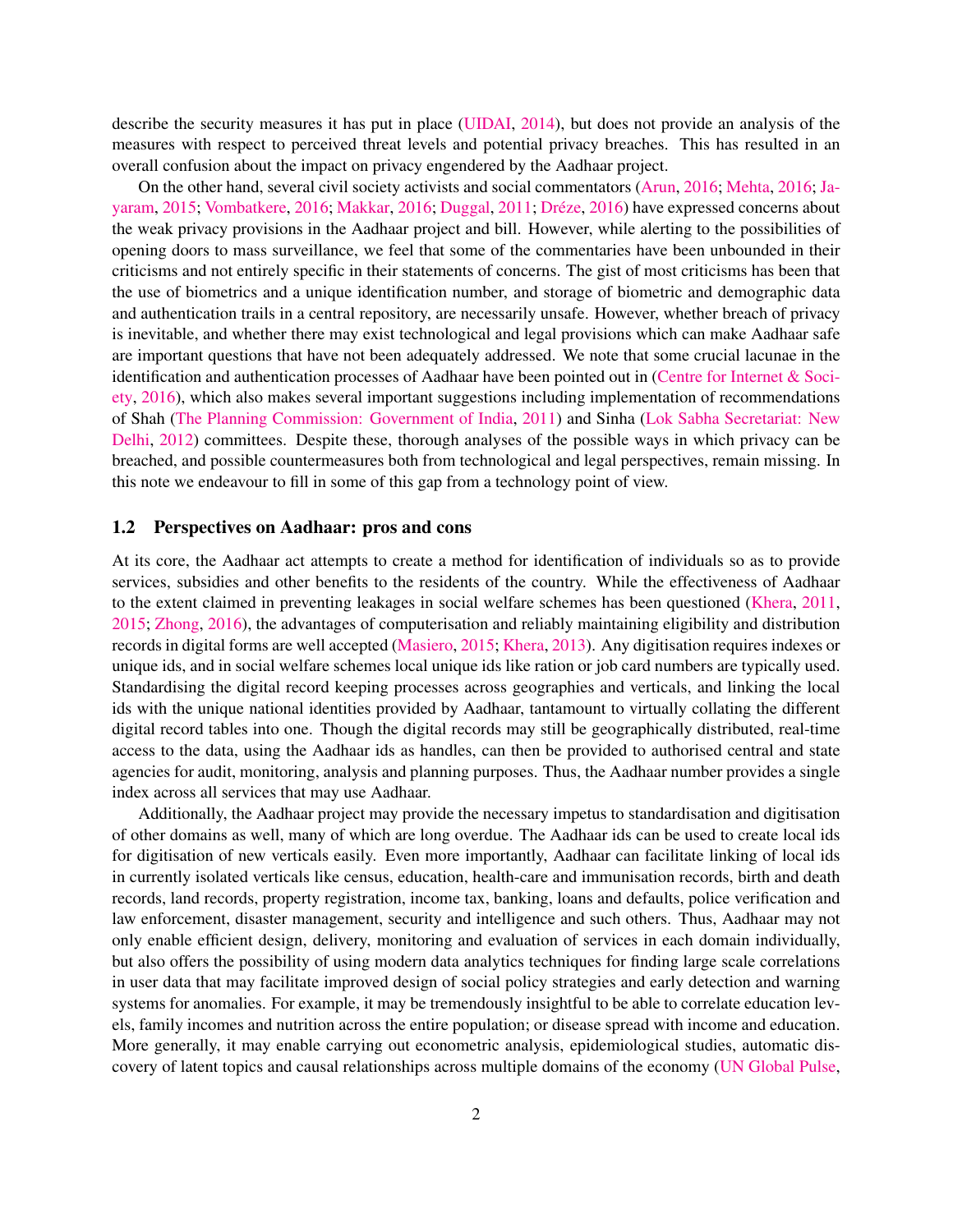[2012,](#page-20-5) [2016;](#page-20-6) [Jennifer McNabb & Puckett,](#page-18-8) [2009;](#page-18-8) [Krishnamurthy & Desouza,](#page-19-7) [2014;](#page-19-7) [Varian,](#page-20-7) [2014;](#page-20-7) [Einav &](#page-18-9) [Levin,](#page-18-9) [2014,](#page-18-9) [2013;](#page-18-10) [Athey & Imbens,](#page-17-3) [2015;](#page-17-3) [Kleinberg](#page-19-8) et al. , [2015;](#page-19-8) [McBride & Nichols,](#page-19-9) [2015\)](#page-19-9). Indeed, extending the scope of Aadhaar from just being an identification and authentication system for social welfare schemes to a system which generates large scale data and facilitates automated analysis and planning, can potentially lead to far reaching benefits.

At the same time, apart from the concerns of loss of privacy and civil liberties, the Aadhaar project has attracted considerable criticism for causing significant disruptions and exclusions in social welfare schemes [\(Johari,](#page-18-11) [2016;](#page-18-4) [NDTV,](#page-19-10) [2016b,](#page-19-10)[a;](#page-19-0) Dréze, 2016; [Yadav,](#page-22-1) [2016a](#page-22-1)[,b\)](#page-22-2), both due to careless deployment and uncertainties in biometric matching.

We believe that all the above issues, both for and against, require careful analysis and rigorous evaluation; and that the technological, legal and policy frameworks need to be considerably strengthened through debates and informed choices to evolve an effective national identity scheme.

### 1.3 Privacy and security concerns

We examine the following main concerns pertaining to privacy and security in Aadhaar:

- 1. Identification of individuals without consent using the global Aadhaar number.
- 2. Identification and authentication without consent using demographic and biometric data.
- 3. Surveillance, tracking or profiling of people beyond legal sanctions using the centralised database, either through external hacks or through insider leaks and collusion.

Specifically, we ask the following questions which we believe are crucial for ensuring safety of Aadhaar:

- 1. Is it possible to ensure that user data and identification and authentication trails are completely protected from manual inspection by the UIDAI or the Government or any other entity or individual, thereby effectively preventing unauthorised surveillance?
- 2. Is it possible to ensure that all transactions, investigations and analytics can be carried out in a safe way only through audited, pre-approved and tamper proof computer programs? Additionally, can it be ensured that the programs are true to legal and policy frameworks, do precisely and only what they are supposed to do, and maintain tamper proof logs of all authorisation chains and results?

We believe that the above questions capture the essence of privacy protection in computerised databases. Privacy protection does not demand that data should not be collected, stored or used, but that there should be provable guarantees that the data cannot be used for any purpose other than those that have been approved.

#### 1.4 Our Goal

Recent advances in Computer Science offer several novel and powerful solution ideas to address many of the privacy and security challenges posed by the project. Our goal is to carefully examine the security concerns, survey the technological tools that may aid us and provide a first order analysis of what might be feasible.

Our approach is as follows. We first capture the functionality desired by the Aadhaar project. Next, we analyse the security risks and vulnerabilities engendered by each entity and each communication link in the Aadhaar model. We examine the security measures proposed by UIDAI and discuss where these may be lacking. We elucidate recent tools from computer science, particularly from the fields of cryptography and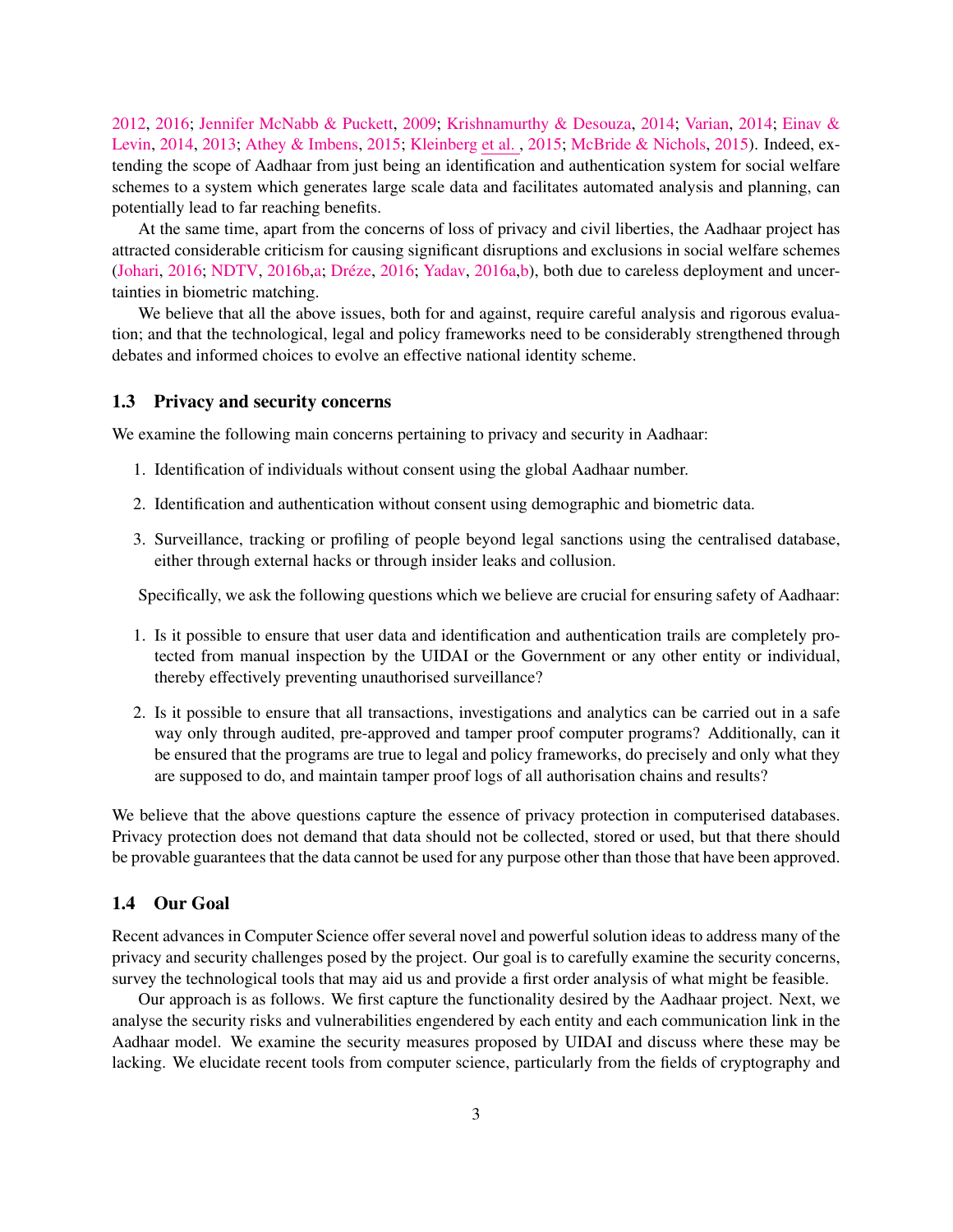security, which may assist in providing safeguards: this puts some stated concerns to rest while simultaneously raising multiple unforeseen issues. We summarise our key findings and recommendations in Table [1](#page-16-0) in the concluding section (Section [7\)](#page-15-0).

Overall, we hope that our work provides a rigorous and scientific treatment of privacy concerns regarding Aadhaar, and enables well informed and well reasoned decisions regarding deployment.

The rest of the paper is organised as follows. In Section [2](#page-3-0) we describe the Aadhaar functional architecture, and the various entities involved and their roles; in Section [3](#page-4-0) we analyse the privacy and security requirements of the Aadhaar project. In Section [4](#page-6-0) we discuss the subtle differences between identity verification and authentication and point out that failure to demarcate the two may lead to authentication without consent. In Section [5](#page-7-0) we analyse the possibilities of privacy breaches through the Aadhaar number and suggest possible remedies. In Section [6](#page-9-0) we analyse the threats for potential privacy breaches from the Aadhaar database and the field devices and explore possible approaches that may be adopted to mitigate the risks. Finally, in Section [7](#page-15-0) we conclude the paper.

# <span id="page-3-0"></span>2 The Aadhaar model

In this section we describe the various entities involved in Aadhaar and their inter-dependencies, which will enable us to reason about its privacy and security requirements. The Aadhaar authentication and identity verification system comprises the following entities [\(UIDAI,](#page-20-8) [2016b\)](#page-20-8):

- 1. The *Unique Identification Authority of India* (UIDAI) is responsible for providing the basic identification and authentication services. It provides a unique identifier (Aadhaar number) to each resident and maintains their biometric and demographic data in a *Central Identities Data Repository (CIDR)*. The UIDAI manages the CIDR and provides identification and authentication services with yes/no answers.
- 2. An *Authentication User Agency (AUA)* who provides services to users that are successfully authenticated. Thus, an AUA connects to the CIDR and uses Aadhaar authentication to validate a user and enable its services. Examples of AUAs and services are banks, various state and central government ministries providing services such as the Public Distribution System (PDS), the National Rural Employment Guarantee Scheme (NREGS), and even private agencies like mobile phone operators. The responsibility of logistics of service delivery rests with the AUAs. In this federated model an AUA may choose to use only Aadhaar identification, or also authentication in conjunction with their own legacy identification and authentication systems. An AUA is required to enter in to a formal contract with UIDAI to be able to use Aadhaar authentication services.
- 3. An *Authentication Service Agency (ASA)* is an entity that has a secure leased line connectivity with the CIDR. ASAs transmit authentication requests to CIDR on behalf of one or more AUAs. An ASA enters into a formal contract with UIDAI.
- 4. The *users*, namely, the residents of the country who enrol themselves with UIDAI and are issued unique identification numbers (Aadhaar numbers). A user has to present this number as the basic identification to an AUA for availing Aadhaar authentication services. The Aadhaar number for a user is common across all AUAs and service domains.
- 5. The *Point of Sale* (POS) device, also known as authentication device which collects personal identity data from Aadhaar holders, prepares the information for transmission, transmits the authentication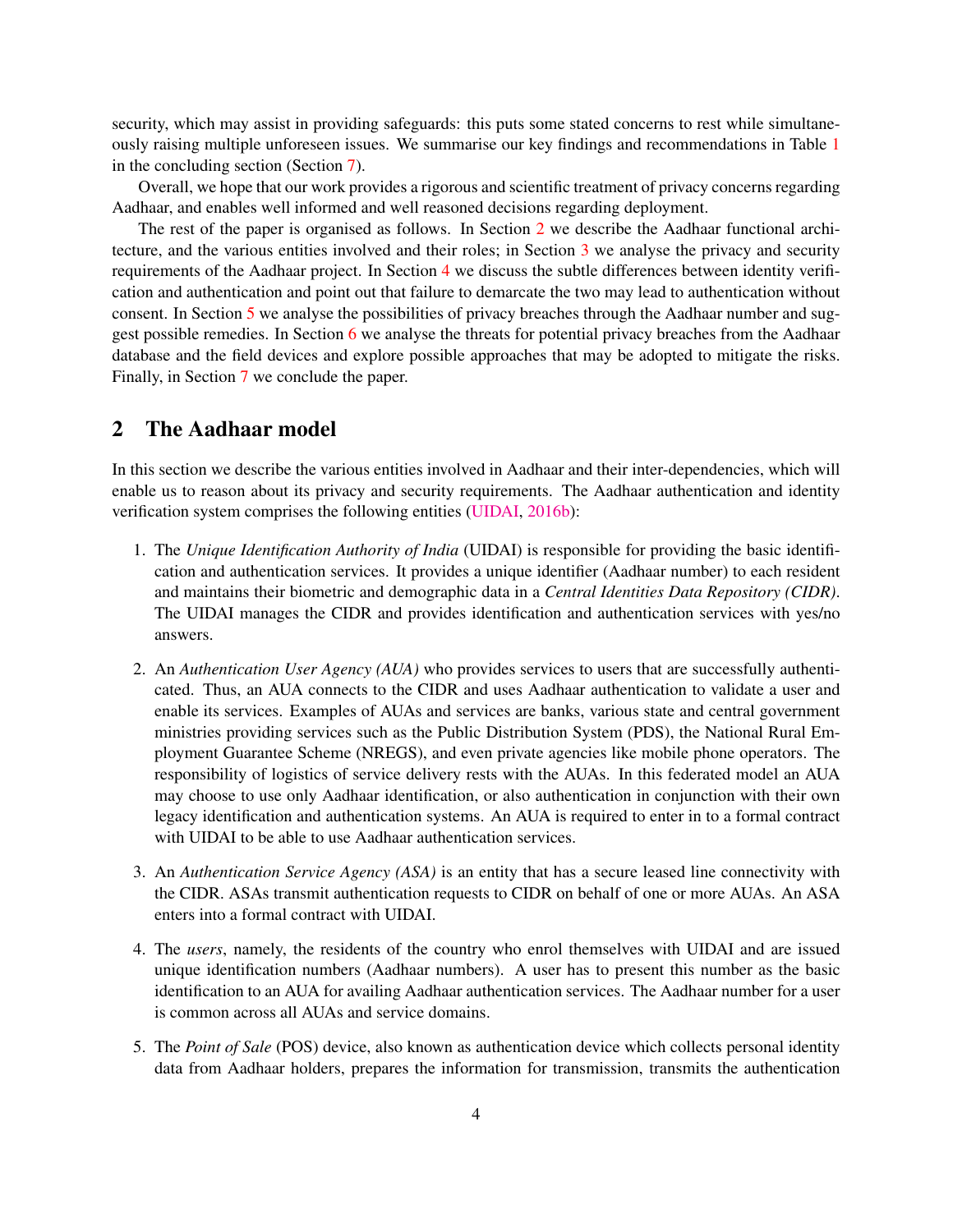packets for authentication and receives the authentication results.

6. An *Enrolment Station*, which is a collection of field devices used by enrolment agencies appointed by UIDAI to enrol people in to the Aadhaar database and capture their demographic and biometric particulars.

The Aadhaar number is common across all AUAs and service domains. The framework (without the enrolment station) is captured in Figure [1.](#page-4-1)



<span id="page-4-1"></span>Figure 1: The Aadhaar authentication framework (Figure inspired from [\(UIDAI,](#page-20-8) [2016b\)](#page-20-8))

# <span id="page-4-0"></span>3 Privacy and security in Aadhaar: definitions, assumptions and requirements

In this section we do a requirement analysis for privacy and security. To begin, we provide some definitions.

#### 3.1 Identity verification vs authentication

Aadhaar is a national identity project, but we believe that the subtle difference between identity verification and authentication is itself not well understood, and this leads to confusions in policy making and deployment. Below, we attempt to first demarcate the two concepts.

According to standard notions of digital authentication, a security principal (a user or a computer), while requesting access to a service, must provide two independent pieces of information - *identity* and *authentication*. Whereas identity provides an answer to the question "*who are you?*", authentication is a challenge-response process that provides a "*proof of the claim of identity*", typically using an authentication credential. Common examples of identity are User ID (Login ID), cryptographic public keys, email ids, ATM or smart cards; some common authentication credentials are passwords (including OTPs), PINs and cryptographic private keys.

Identity may be considered public information but an authentication credential must necessarily be private - a secret that is known only to the user. Moreover, authentication must be a conscious process that requires active participation by a user, but not necessarily so for identity verification. As example use cases,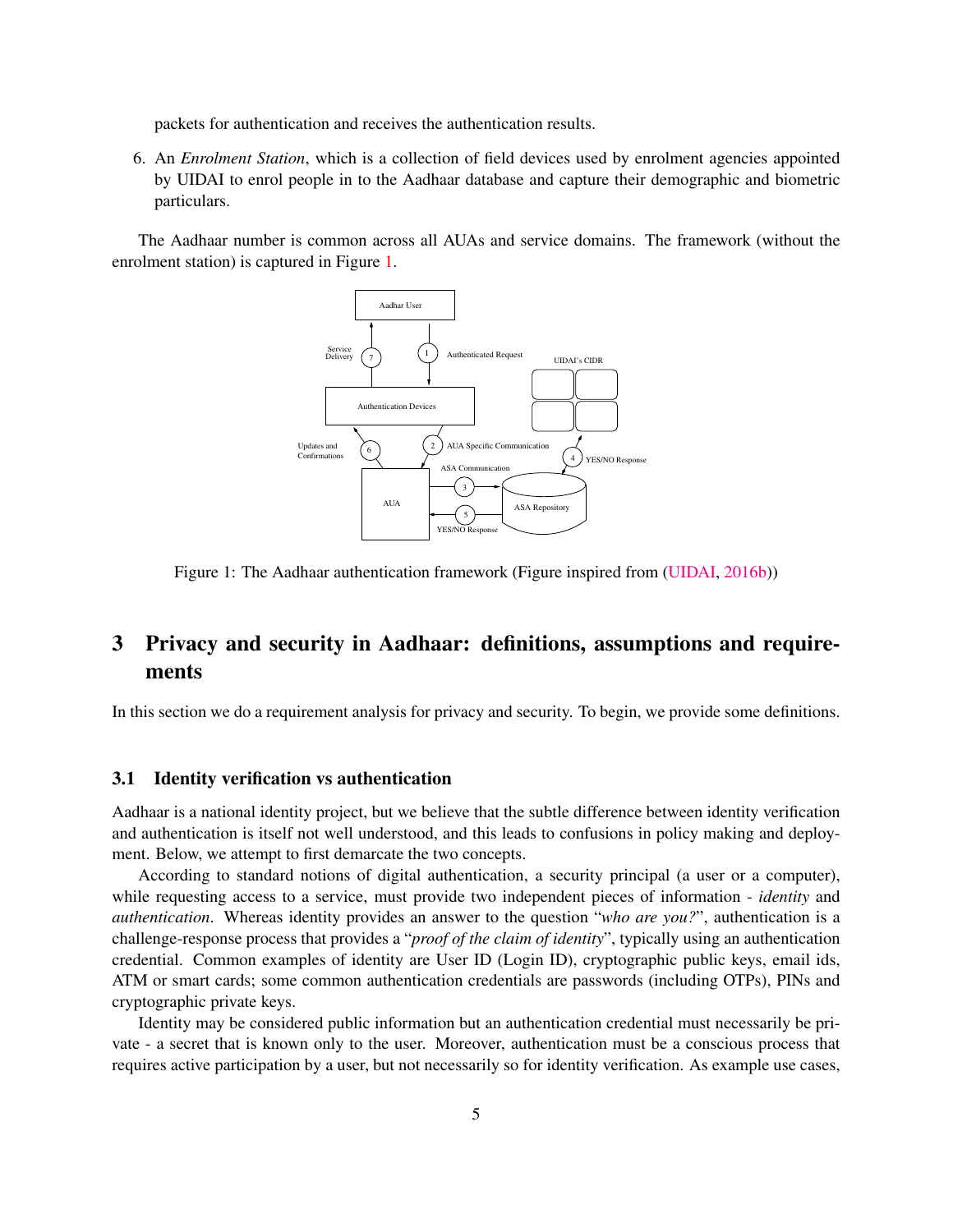a bank may want an identity verification while opening an account at which stage no secret like a password is usually necessary, but a user needs to authenticate with a PIN for transactions like ATM withdrawals. No publicly known information should be used as an authentication credential.

### 3.2 Privacy protection: fundamental assumptions

To determine the extent to which security and privacy are achieved, we must first define the desired expectations in this context. Our analysis is based on the following assumptions, which we believe are fundamental:

- 1. Authentication without consent should never be possible under any circumstances. Identification without consent should also not be possible except in some special situations like disaster management, identification of accident victims, law enforcement and such others. It should be noted that providing one's identity for obtaining services in any local context is always with consent.
- 2. Unapproved profiling, tracking and surveillance of individuals should not be possible. There should be sufficiently strong measures to prevent such breaches in privacy, with user-verifiable proof of the same.
- 3. The technical implementation of privacy and security must be provably correct with respect to the legal framework. The legal framework, in turn, needs to be suitably enhanced with special provisions to protect the privacy of individuals and society in an advanced information technology setting.

### 3.3 Possible ways of breach of privacy

In what follows we briefly examine the various ways in which the privacy of an individual can be compromised in a setting such as in Aadhaar.

- 1. *Correlation of identities across domains:* It may become possible to track an individual's activities across multiple domains of service (AUAs) using their global Aadhaar ids which are valid across these domains. This would lead to identification without consent.
- 2. *Identification without consent using Aadhaar data:* There may be unauthorised use of biometrics to illegally identify people. Such violations may include identifying people by inappropriate matching of fingerprint or iris scans or facial photographs stored in the Aadhaar database, or using the demographic data to identify people without their consent and beyond legal provisions.
- 3. *Illegal tracking of individuals:* Individuals may be tracked or put under surveillance without proper authorisation or legal sanction using the authentication and identification records and trails in the Aadhaar database, or in one or more AUA's databases. Such records will typically also contain information on the precise location, time and context of the authentication or identification, and the services availed.

We wish to emphasize that *insider attacks* are the most dangerous threats in this context. For instance, the second and third attacks above are much more likely if the attacker can collude with an insider with access to various components of the Aadhaar system.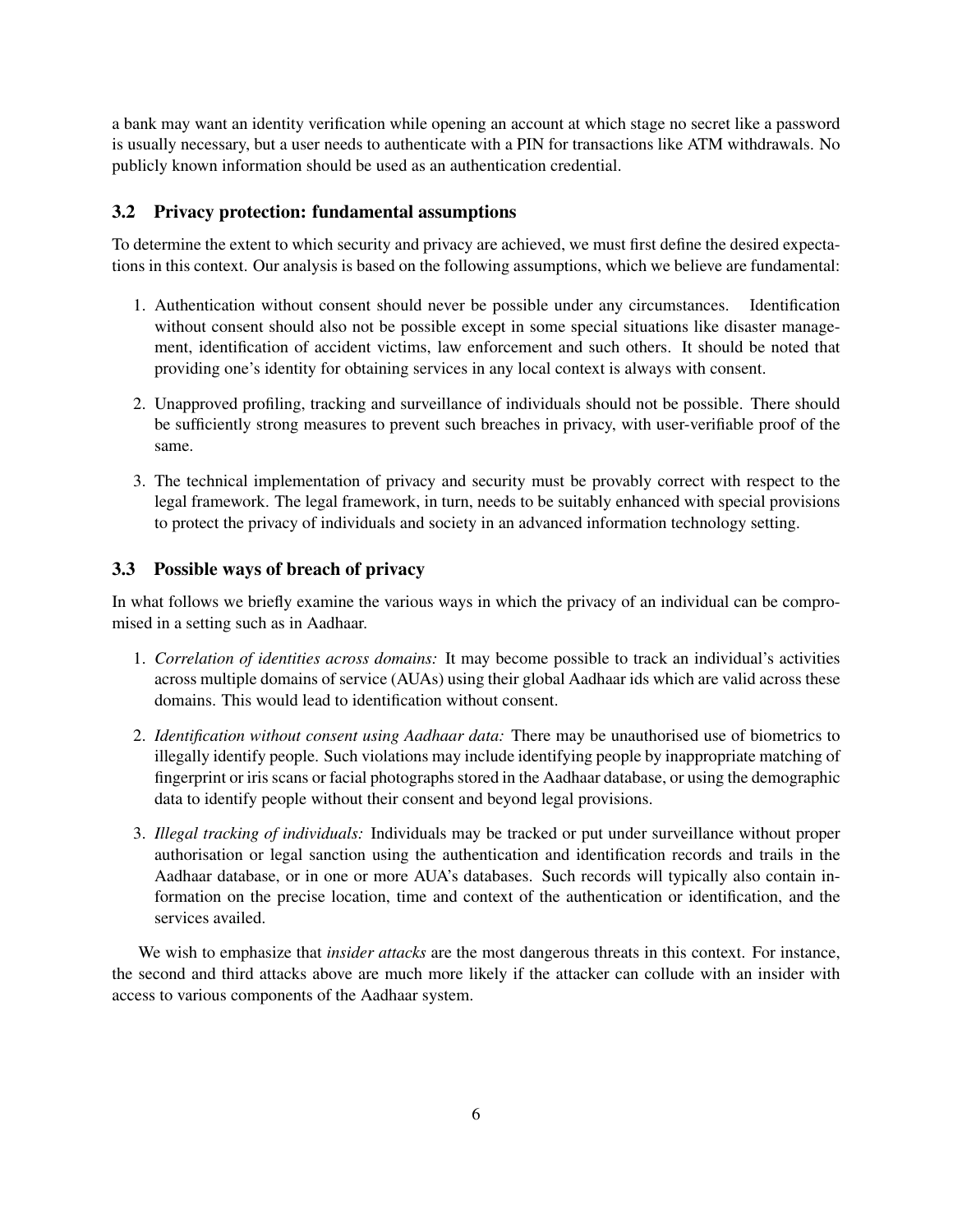#### 3.4 Requirement analysis for privacy protection

In view of the above, effective privacy protection not only requires protecting the Aadhaar system from external attacks but from internal attacks as well. This requires strong guarantees on securing the data, logs and the transaction trails in the Aadhaar and the AUA systems. Specifically, one requires that:

- 1. UIDAI cannot be trusted against possible system hacks, insider leaks, and tampering of authentication records and audit trails. Indeed, the identity verification and authentication providing applications running on UIDAI computer systems should be trustworthy even when the UIDAI systems and the network cannot be trusted.
- 2. Manual inspection of user data, authentication records and audit trails should not be possible. In special cases of properly authorised investigations, such inspections may only be possible through pre-approved, audited and provably tamper proof computer programs, and an accurate tamper proof record of the entire investigation and digitally signed authorisation chain must be maintained at all times.
- 3. The enrolment agencies and the enrolment devices cannot be trusted from data privacy and security points of view; neither can the Point of Sale (POS) devices and various authentication user agencies (AUAs), whether government or private, be trusted for data protection.
- 4. Authentication User Agencies (AUAs) cannot be trusted with biometric and demographic data; neither can they be trusted with sensitive user data of private nature (for example, medical and immunisation records etc.). All provisions of data privacy and security that apply to UIDAI, must also apply to the AUAs. Strong legal and policy frameworks are required to ensure this.
- 5. It should not be possible to correlate identities across application domains, except on suitably anonymised data through pre-approved, audited and provably tamper proof computer programs for carrying out data analysis.

In what follows we discuss the various threats and vulnerabilities that result from the Aadhaar project in more detail and analyse the measures adopted by the UIDAI against these. We also suggest a few possibilities of enhancing the privacy and security protections.

# <span id="page-6-0"></span>4 Authentication without consent

As we have already discussed, authentication without consent should not be possible under any circumstances. Additionally, it should be possible to revoke an authentication credential in case it is compromised, with the identity of the individual remaining intact.

UIDAI defines Aadhaar authentication as follows [\(UIDAI,](#page-20-9) [2016a\)](#page-20-9): *"Aadhaar authentication is the process wherein Aadhaar number, along with other attributes (demographic/biometrics/OTP) is submitted to UIDAI's Central Identities Data Repository (CIDR) for verification; the CIDR verifies whether the data submitted matches the data available in CIDR and responds with a Yes/No. No personal identity information is returned as part of the response".* [\(UIDAI,](#page-20-9) [2016a\)](#page-20-9) goes on to define five types of Aadhaar based authentication:

1. *Type 1 Authentication:* Through this offering, service delivery agencies can use Aadhaar Authentication system for matching Aadhaar number and the demographic attributes (name, address, date of birth, etc) of a resident.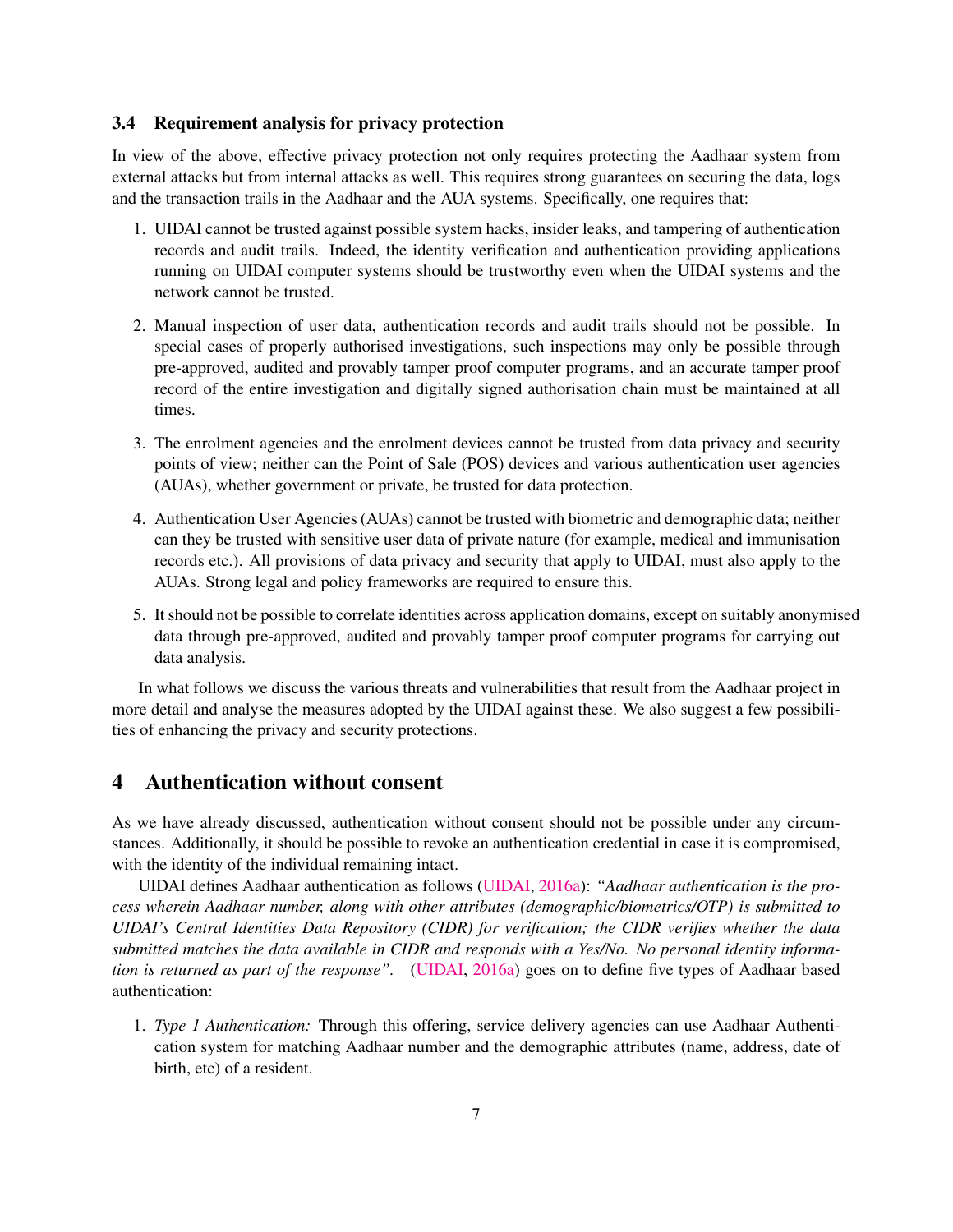- 2. *Type 2 Authentication:* This offering allows service delivery agencies to authenticate residents through One-Time-Password (OTP) delivered to resident's mobile number and/or email address present in CIDR.
- 3. *Type 3 Authentication:* Through this offering, service delivery agencies can authenticate residents using one of the biometric modalities, either iris or fingerprint.
- 4. *Type 4 Authentication:* This is a 2-factor authentication offering with OTP as one factor and biometrics (either iris or fingerprint) as the second factor for authenticating residents.
- 5. *Type 5 Authentication:* This offering allows service delivery agencies to use OTP, fingerprint and iris together for authenticating residents.

#### 4.1 Analysis of UIDAI measures

Thus, we see that authentication is implemented in Aadhaar via the mechanisms of passwords and biometric information. However, in the usage of biometrics, we believe there is an implicit confusion between the concepts of identity verification and authentication. In the above usage, biometric information is used for authentication relying on the unstated assumption that this information is private. However, we argue that biometric data is public: for instance, people's fingerprints can be lifted without their consent from a variety of objects that they may touch and their iris data may be picked up by a high resolution, directional camera from a distance. Even DNA information can be obtained from the objects that users may touch [\(Houck](#page-18-12) [& Houck,](#page-18-12) [2008\)](#page-18-12). Hence fraudulent presentation of biometric data for authentication, without conscious participation by a user, is a definite possibility [\(Akhtar,](#page-17-4) [2012\)](#page-17-4).

Another difficulty with using biometrics as authentication credentials is that revoking biometrics like fingerprints or iris for a compromised user is problematic $<sup>1</sup>$  $<sup>1</sup>$  $<sup>1</sup>$ .</sup>

#### 4.2 Possible remedies

The analysis in the prior section leads us to conclude that the usage of only biometrics in the context of Aadhaar authentication (type 3 authentication above) has significant problems. Type 1 authentication is susceptible to the same problem, since it also uses public information for authentication. It will be necessary to use other factors, like trustworthy manual oversight, in conjunction with these modalities for authentication. The other types use at least one private modality, and are hence safe.

We note that biometrics can certainly be very useful for identity verification. A careful case analysis must be performed to delineate whether identity verification or authentication is required in any given context, and UIDAI should appropriately change its authentication architecture to account for the above. Also, the legal and policy frameworks must make a clear distinction between authentication and identity verification.

## <span id="page-7-0"></span>5 The Aadhaar number and the possibility of identification without consent

The Aadhaar number is at the heart of the Aadhaar scheme and is one of the biggest causes of concern. Recall that the Aadhaar number is a single unique identifier that must function across multiple domains. Given that the Aadhaar number must necessarily be disclosed for obtaining services, it becomes publicly

<span id="page-7-1"></span><sup>&</sup>lt;sup>1</sup>We note that there is a notion of cancellable biometrics, but this is still in the research domain [\(Patel](#page-19-11) et al., [2015;](#page-19-11) [Tulyakov](#page-20-10) et [al.](#page-20-10) , [2005\)](#page-20-10) and may not yet integrate well with commercial matching software.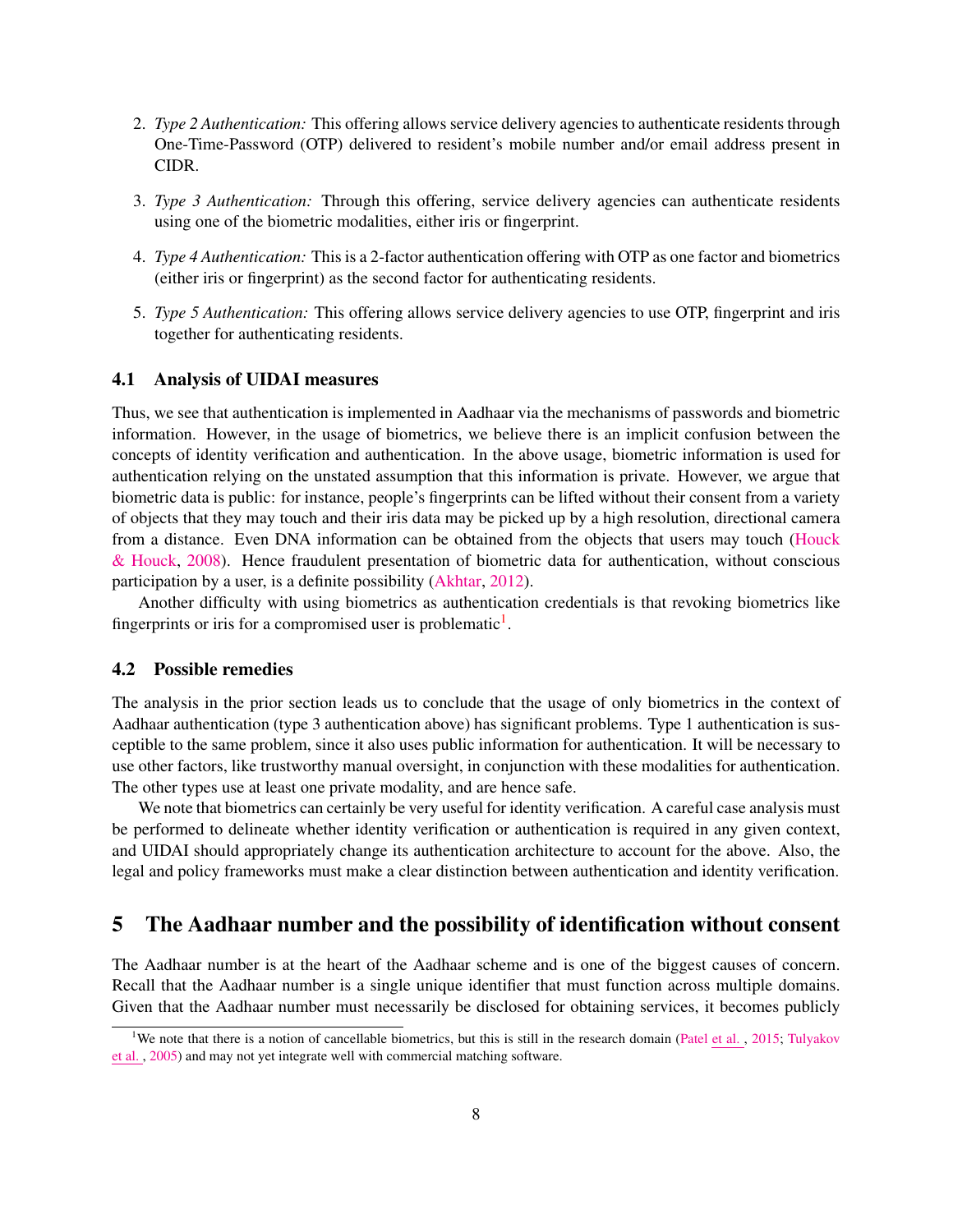available, not only electronically, but also often in human readable forms as well, thereby increasing the risk that service providers and other interested parties may be able to profile users across multiple service domains. Once the Aadhaar number of an individual is (inevitably) known, that individual may be *identified without consent* across domains, leading to multiple breaches in privacy as discussed in [\(Makkar,](#page-19-4) [2016;](#page-19-4) [Centre for Internet & Society,](#page-17-2) [2016;](#page-17-2) [The London School of Economics and Political Science,](#page-20-11) [2005\)](#page-20-11).

Another worrisome issue is that of *identity theft*, whose potential for damage now increases manifold. As an illustrative example, let us consider the US Social Security Number (SSN) [\(Wikipedia,](#page-21-2) [2016s\)](#page-21-2). The primary difference between Aadhaar and SSN is that the SSN does not have any biometric identifier attached and it does not support authentication. The SSN associated with a person provides a single interface to the person's dealings with a vast number of public and private bodies, very similar to how the usage of the Aadhaar number is being envisaged. While this facilitates use of administrative data for useful data analytics [\(Jennifer McNabb & Puckett,](#page-18-8) [2009\)](#page-18-8), the ease of obtaining the SSN from across public and private databases also results in extremely high number of identity theft cases in the US [\(The London School of Economics](#page-20-11) [and Political Science,](#page-20-11) [2005,](#page-20-11) page 100).

#### 5.1 Analysis of UIDAI measures

The UIDAI does acknowledge the possibility of breach of privacy that can arise due to the use of a single identifier across multiple domains and recommends that the AUAs should use only domain specific identifiers in their dealings with people [\(UIDAI,](#page-20-12) [2011,](#page-20-12) page 7). Examples of domain specific identifiers are bank account numbers, passport numbers, driving license numbers, ration card numbers etc. The UIDAI mandates that the AUAs should maintain a mapping between their domain specific identifiers and the global Aadhaar numbers at their back-end. The UIDAI does not maintain any such mapping and assumes that there cannot be any breach of privacy from the UIDAI because the mappings are unidirectional.

This however does not fully mitigate the risks and the possibility of leakage of the Aadhaar number from an AUA, either from the database, or during "Know Your Customer" (KYC) processes, or even during availing services, cannot be ruled out. In particular, there appear to be no safeguards or even guidelines, either technical or legal, on how the Aadhaar number should be maintained and used by various AUAs in a cryptographically secure way, and how to prevent the Aadhaar number of an individual from becoming public. In fact, in many of the schemes that require Aadhaar authentication, it is necessary to provide the Aadhaar number as a public identifier. With such weak provisions, identification without consent and correlation of identities across application domains without approval remain as real possibilities. Additionally, since the Aadhaar number is supposed to be valid for life [\(UIDAI,](#page-20-12) [2011\)](#page-20-12), it cannot easily be revoked in case of an identity theft or if the Aadhaar number is compromised in any other way.

#### 5.2 Possible remedy

Thus, linking individuals across domains with a global identifier for legitimate data analysis, and the possible loss of privacy because of the correlation of identity across domains such a global identifier facilitates, are conflicting requirements. An alternative and more principled strategy to resolve the conflict would be for the UIDAI to issue different local identifiers (different Aadhaar numbers) for different domains, but to cryptographically embed in to all local identifiers a unique "master identifier". Several alternatives are possible. One may design the identifiers so that no linking across domains is possible at all, and it is impossible to isolate the global signature from any of the local identifiers. The linking then becomes unidirectional, but in the reverse direction to what UIDAI has currently suggested. Alternatively one may allow limited linking across domains, either bi-directional or even uni-directional. The LSE identity report actually suggests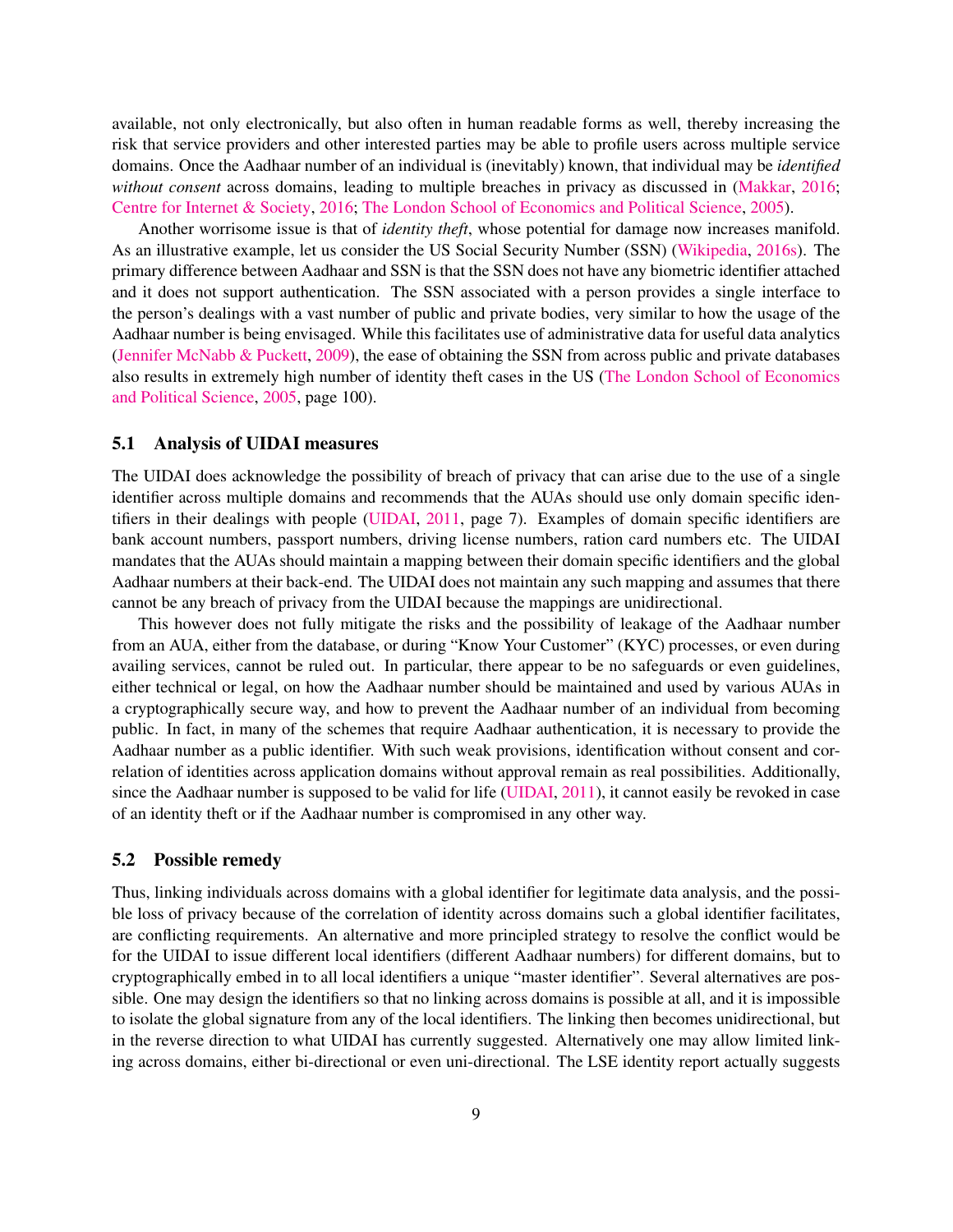such a scheme [\(The London School of Economics and Political Science,](#page-20-11) [2005\)](#page-20-11). Correlation across multiple domains using the master identifier, through cryptographically secure and pre-approved data analytics software, will always be possible in such a scheme. Sufficiently strong cryptographic measures should be used to embed the master identifier in to the local ones to prevent against possible external correlation attacks. Also, a major shift in the policy framework is necessary to reverse the direction of linking.

# <span id="page-9-0"></span>6 Protection of user data

In Section [2](#page-3-0) we discussed that a major threat to privacy of users arises from the possibility of insider attacks. In this section we discuss the possibilities of securing Aadhaar from such threats. While specifying the security requirement of a scheme such as Aadhaar - involving clients, service providers and an authentication agency - one can assume that standard measures against external attacks like network firewalls, intrusion detection, hardware security modules (HSM), operating system hardening etc., will be incorporated by default.

## 6.1 Threat levels

In what follows, we outline the various levels of threat that are possible, and measures that can be taken in each case.

#### <span id="page-9-1"></span>6.1.1 Untrusted network, trusted application and authentication servers, trusted clients

Among others, this scenario is common in internet banking, where the application and authentication servers are usually the same; in campus networks where snooping and attacks are fairly common; and in various internet and mobile application based services that use Google or Facebook for authentication. The basic security requirements in such situations are

- The authentication servers and the application servers must authenticate themselves to each other, and to the clients, to prevent against possible man-in-the-middle attacks [\(Wikipedia,](#page-21-3) [2016i\)](#page-21-3).
- User credentials and other critical data must never travel over the network in unencrypted form.

Some commonly used solutions are provided by the encrypted version of the hypertext transfer protocol (HTTPS) [\(Wikipedia,](#page-21-4) [2016f\)](#page-21-4) for accessing secure and signed web-pages, secure shell (SSH) [\(Wikipedia,](#page-21-5) [2016p\)](#page-21-5) for establishing secure terminal sessions and virtual private networks (VPN) [\(Wikipedia,](#page-21-6) [2016v\)](#page-21-6) for securely accessing an enterprise's private network from a remote location. All these protocols use encrypted tunnels through untrusted networks using techniques such as public key cryptography (PKI) [\(Wikipedia,](#page-21-7) [2016m\)](#page-21-7), which enable the clients and the servers to verify the authenticity of other public servers, and possibly each other, before establishing secure encrypted communication channels. Kerberos [\(Wikipedia,](#page-21-1) [2016g\)](#page-21-1) (also used in Microsoft Active Directory) based authentication and the Radius protocol [\(Wikipedia,](#page-21-8) [2016n\)](#page-21-8) for WiFi are often used in campuses; and OAuth [\(Wikipedia,](#page-21-0) [2016l\)](#page-21-0) is a common authentication and authorisation framework for public applications that use Google or Facebook for authentication. The client (access devices) and the servers themselves are assumed to be trusted and safe.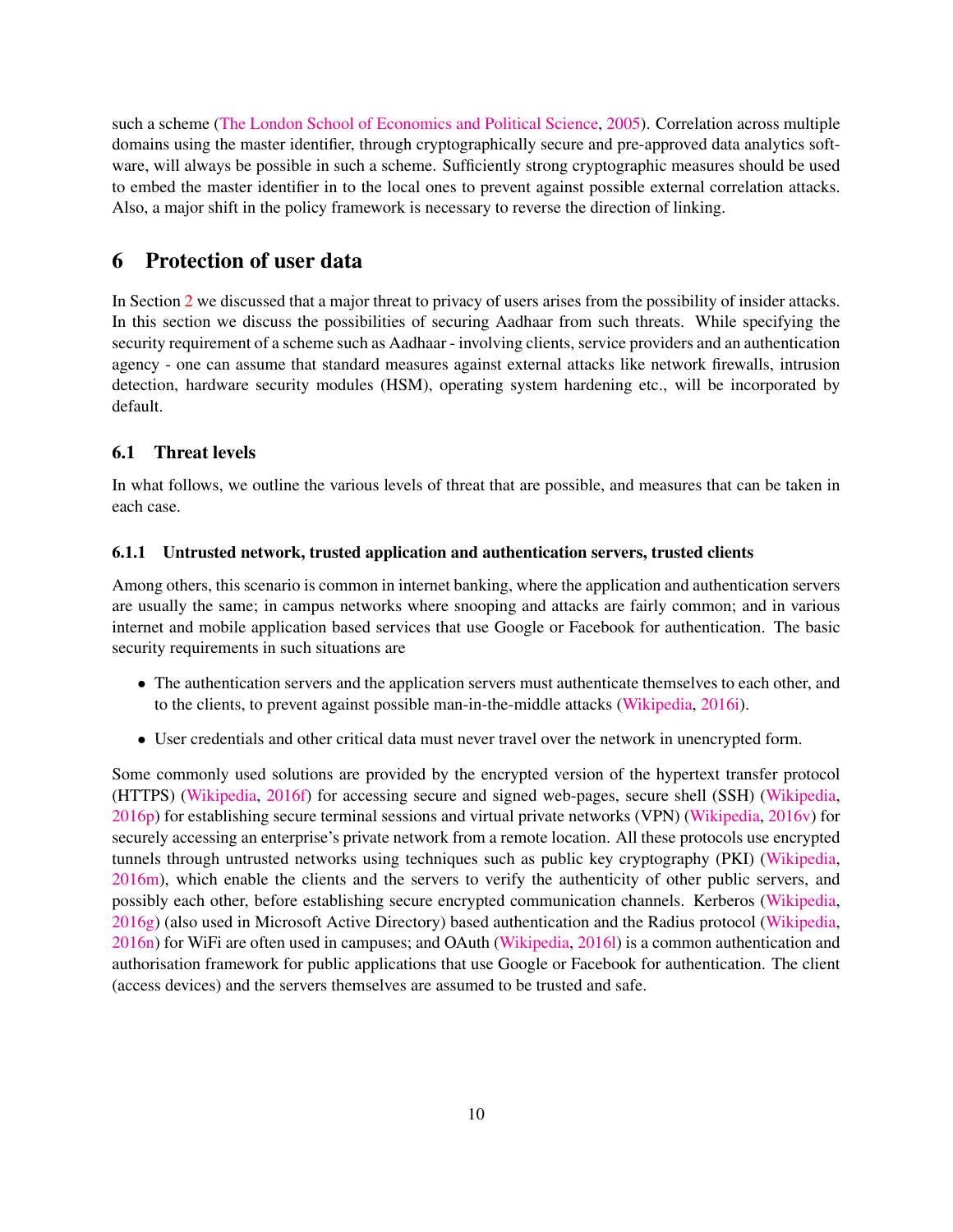#### <span id="page-10-0"></span>6.1.2 Untrusted network, untrusted authentication and application servers, trusted clients

This is a more challenging security situation where, in addition to the above, one also has to worry about data leaks from the servers, either due to hacking or even due to insider leaks. Some common counter measures are

- The authentication servers must never store any user credentials and may only store a Hash [\(Wikipedia,](#page-20-13) [2016c\)](#page-20-13), a value computed from user credential(s) using a non-invertible function, and use it for matching. Then, user credentials can never leak.
- All critical data, records and logs must be stored only in encrypted forms on the servers. The decryption keys should not be easily accessible.
- There must be provisions for tamper detection for both data and programs.

Some of the common solutions are provided by cryptographic hashing techniques like *Secure Hash Algorithms (SHA-*n*)* [\(Wikipedia,](#page-21-9) [2016o](#page-21-9)[,c\)](#page-20-13), encryption techniques based on *Advanced Encryption Standard (AES)* [\(Wikipedia,](#page-20-14) [2016b\)](#page-20-14) for protecting data, credentials and logs, *keyed-hash message authentication code (HMAC)* [\(Wikipedia,](#page-21-10) [2016e\)](#page-21-10) based tamper detection, and hardware security modules (HSM) [\(Wikipedia,](#page-21-11) [2016d\)](#page-21-11) for restricting insider access. These methods typically use symmetric key cryptography where the same key is used for both encryption and decryption. Challenge-response based authentication protocols like Kerberos [\(Wikipedia,](#page-21-1) [2016g\)](#page-21-1) can ensure that the user credentials never travel over the network, even in encrypted format.

In even stricter situations, one may require in addition that

- The authentication servers must never store any information about user credentials, not even a hash.
- No process at the authentication servers should be able to glean any information whatsoever about user credentials from the information exchange during an authentication process.
- There are stronger guarantees for tamper detection. In particular,
	- 1. The authentication and other servers must be able to prove to any designated auditor that they have not been tampered with and are running only pre-approved and inspected computer programs.
	- 2. The servers must also be able to prove that none of their data, including records and log files, have been manually inspected or modified.

Advanced cryptographic measures may be used for such authentication [\(Wikipedia,](#page-21-12) [2016w;](#page-21-12) [Sakashita](#page-20-15) et al. [,](#page-20-15) [2009\)](#page-20-15), although their usage is not common. Neither is it common to demand such strong tamper proof guarantees in most authentication and application systems. In Section [6.3](#page-12-0) we discuss some possibilities for such strong tamper protection guarantees.

#### <span id="page-10-1"></span>6.1.3 Untrusted clients

In almost all internet applications, including banking, it is tacitly assumed that the client access devices mobiles and handhelds, laptops and desktop computers - are trusted, and the responsibility of data protection in these devices are passed on to the users. However, in special situations where the access devices are not owned by the users but are provided by service providers, the users may have a right to be assured that data and credentials cannot be compromised from the access devices. Examples of such access devices are ATM machines, Aadhaar enrolment stations and other POS terminals. In all such cases one may require that: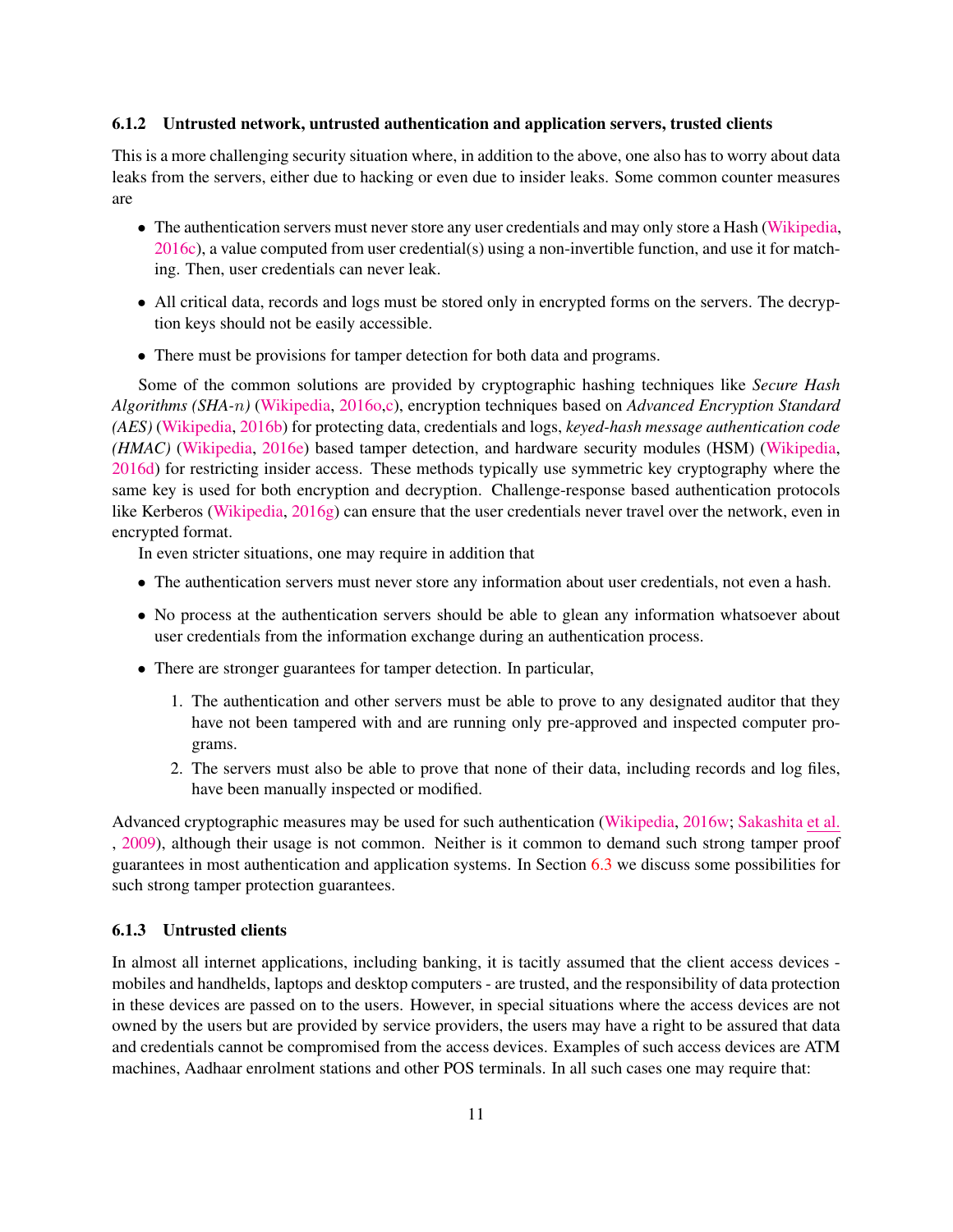- A client terminal or a POS device must be able to prove at all times to the server, and also to any approved third party auditor, that it has not been tampered with and does only what it is supposed to do.
- It should also be able to provide such a proof to a discerning user.

Later, in Section [6.3.2](#page-13-0) we discuss some possible solutions for securing such access devices.

### 6.2 Analysis of UIDAI measures

The security and privacy infrastructure of UIDAI has the following main features [\(UIDAI,](#page-20-2) [2014\)](#page-20-2):

- 2048 bit PKI [\(Wikipedia,](#page-21-7) [2016m\)](#page-21-7) encryption of biometric data in transit. End-to-end encryption from enrolment/POS to CIDR.
- Trusted network carriers (ASAs) between CIDR and AUAs. Effective precaution against denial of service (DOS) attacks.
- HMAC [\(Wikipedia,](#page-21-10) [2016e\)](#page-21-10) based tamper detection of PID (Personal Identity Data) blocks, which encapsulate biometric and other data at the field devices.
- Registration and authentication of AUAs.
- Within CIDR only a SHA-n Hash [\(Wikipedia,](#page-21-9) [2016o\)](#page-21-9) of Aadhaar number is stored.
- Audit trails are stored SHA-n encrypted [\(Wikipedia,](#page-21-9) [2016o\)](#page-21-9), possibly also with HMAC [\(Wikipedia,](#page-21-10) [2016e\)](#page-21-10) based tamper detection.
- Only hashes of passwords and PINs are stored. Biometric data are stored in original form though.
- Authentication requests have unique session keys and HMAC [\(Wikipedia,](#page-21-10) [2016e\)](#page-21-10). Protection against replay attacks.
- Resident data stored using 100 way sharding (vertical partitioning) [\(Wikipedia,](#page-21-13) [2016q\)](#page-21-13). First two digits of Aadhaar number are used as shard keys.
- All enrolment and update requests link to partitioned databases using RefIDs (coded indices).
- All system accesses, including administration, through a hardware security module (HSM) [\(Wikipedia,](#page-21-11) [2016d\)](#page-21-11) which maintains an audit trail.
- All analytics carried out only on anonymised data.

While these measures appear to be quite reasonable against external attacks, they may not be enough to forestall insider attacks. Though the safeguards adequately address the threat scenario described in Section [6.1.1,](#page-9-1) they are not adequate for the threat levels described in Sections [6.1.2](#page-10-0) and [6.1.3.](#page-10-1) For something as important as the national identity project, one will have to assume that the biggest security and privacy threats come from insider leaks. These include possible unauthorised and surreptitious examination of data, transaction records, logs and audit trails by personnel with access, leading to profiling and surveillance of targeted groups and individuals, perhaps at the behest of interested and influential parties in the state machinery itself. Hence, one would ideally like to have provisions to guard against the threat levels described in Section [6.1.2](#page-10-0) and Section [6.1.3.](#page-10-1)

The following appear to be the main weaknesses: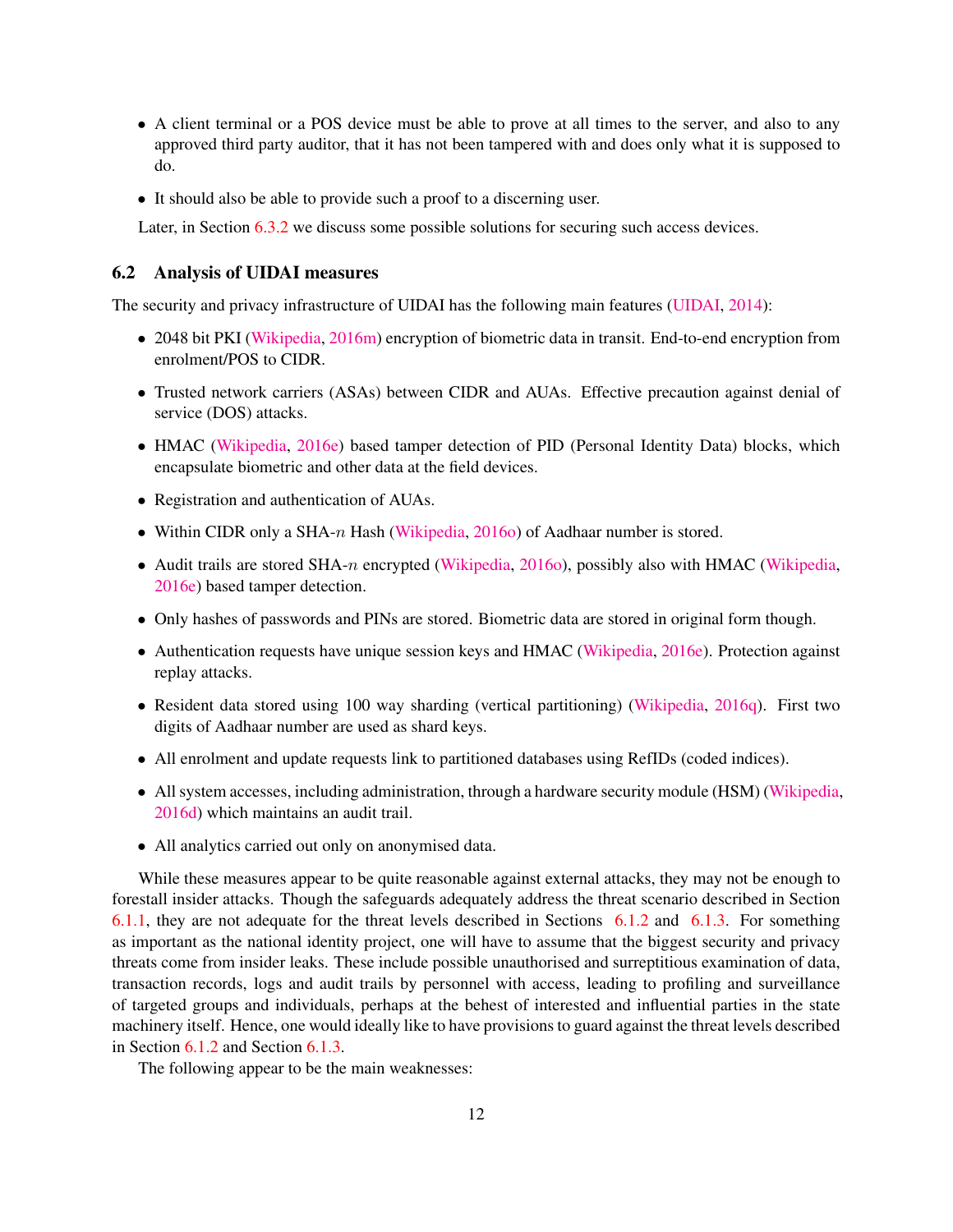- 1. Most of the security measures are based on cryptographic encryption techniques that require cryptographic keys to decode. Protection of these keys is of great importance, and it is necessary to have suitable measures to do so. Currently, we do not find mention of any such measures, and we believe that assuming trust in this context is a significant vulnerability. We do not believe that hardware security modules (HSM) [\(Wikipedia,](#page-21-11) [2016d\)](#page-21-11), which are also under the administrative control of the same organisation, offer adequate protection against insider attacks for something as crucial as the national identity verification and authentication system.
- 2. There appears to be no well defined and cryptographically sound approval procedure for data inspection, whether for investigation or for analytics. This makes the system extremely open to abuse.
- 3. There appears to be no well defined procedure for audit and approval of various UIDAI programs and software. In particular, one would like to be able to establish that the programs have not been tampered with, and are doing precisely what they are supposed to do.
- 4. There appears to be no proper tamper detection and runtime audit of the field devices, including enrolment stations, to ensure that they are functioning true to specifications, and that there is no possibility of data leakage from the field devices.
- 5. Finally, we note that user biometric data are stored in the central repository, perhaps encrypted, but this still violates an important safeguard that we mentioned in Section [6.1.2](#page-10-0) - that user credentials should never be stored on the server. Unless there are some specific reasons to store the original biometric data it may be safer to store only non-invertible intermediate representations which are sufficient for matching [\(Tulyakov](#page-20-10) et al. , [2005;](#page-20-10) [Dodis](#page-18-13) et al. , [2004\)](#page-18-13).

#### <span id="page-12-0"></span>6.3 Possible measures against insider attacks

Our starting point is that the environment in which the CIDR programs (code) are executed cannot be assumed as trusted. One must address the possibility that the attacker has full access to the computer programs that may be running on the UIDAI database. This may include both the source code and the runtime environment. How can one hope to secure such a system against insider attacks? We believe that two independent lines of defence are required:

- 1. There has to be an independent third party that can play the roles of an auditor and a keeper of cryptographic keys.
- 2. Several modern tools and techniques from computer science offer (partial) solutions to these problems. These need to be studied, evaluated and appropriately deployed.

In what follows we briefly describe each of the these.

#### 6.3.1 Need for an independent third party

Note that although critical data and transaction logs are maintained encrypted within the UIDAI, the decryption keys are also stored in the UIDAI systems. Since the decryption must happen routinely, the computer programs running in the UIDAI systems must be able to access these keys. There is no reason to believe that these keys cannot be retrieved with the collusion of multiple parties within the UIDAI in which case the data may be illegally accessed. The data may even be tampered and the HMAC [\(Wikipedia,](#page-21-10) [2016e\)](#page-21-10) signatures recomputed without leaving a trail. Also, there is no way to guarantee that no unauthorised or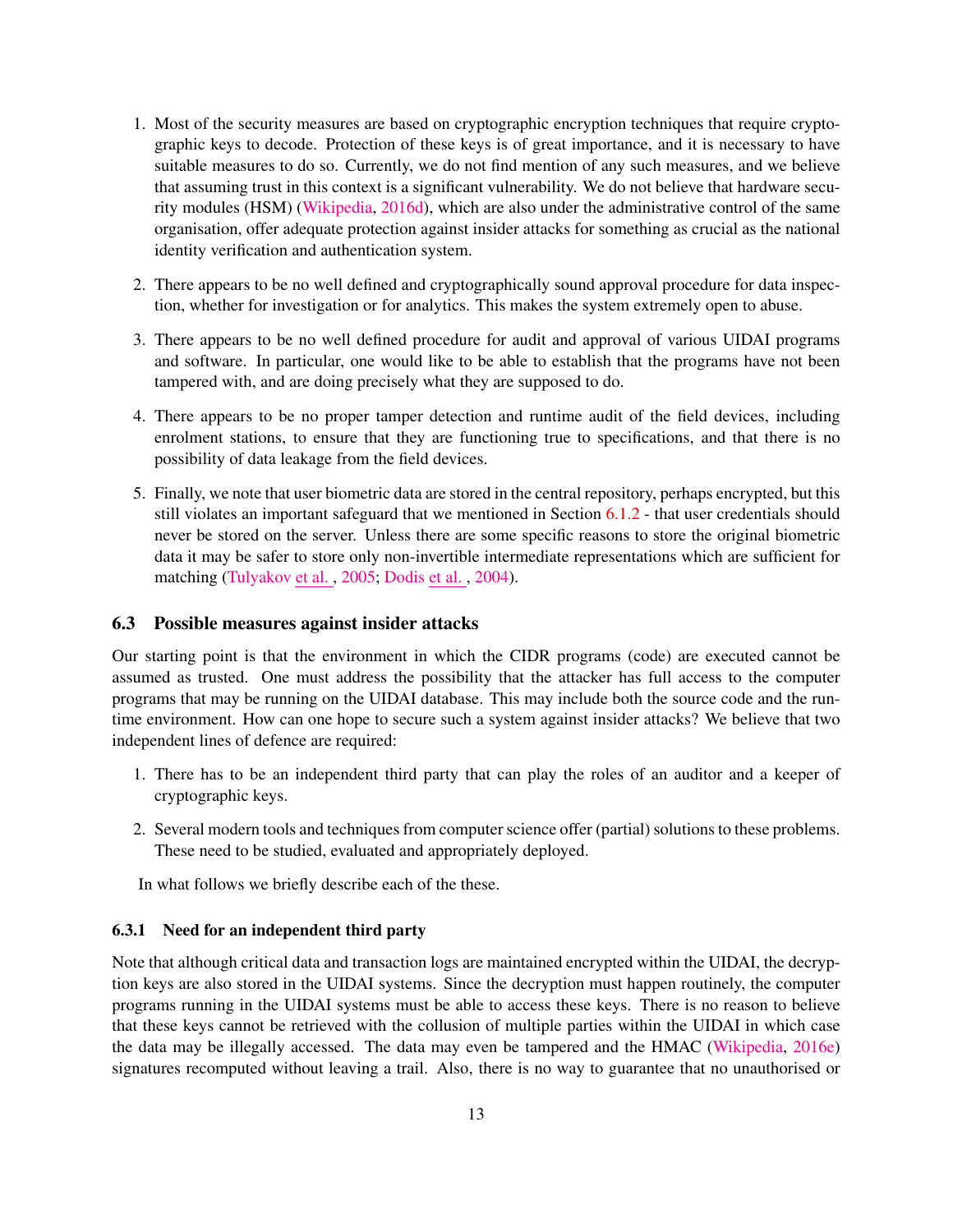tampered computer programs are running on the UIDAI systems. HSMs [\(Wikipedia,](#page-21-11) [2016d\)](#page-21-11) under the same administrative control are not sufficient measures to engender confidence.

The problem appears to be unsolvable without the introduction of a completely independent third party, under a different administrative control, that can play the roles of a key-keeper and an auditor.

Distributed key management. At least a part of every crucial decryption key must remain with the third party and a distributed key management protocol [\(Wikipedia,](#page-21-14) [2016h\)](#page-21-14) must be put in place. The third party must programmatically share the portion(s) of the key(s) it holds with a corresponding computer program in the CIDR at run-time, through a cryptographically secure channel, only after authenticating the genuineness of the program using a cryptographic certificate and verifying that the program has not been tampered with.

Audit and approval of UIDAI programs. To enable the above, it will be necessary for the auditor to examine, approve and cryptographically sign every program that may run in the CIDR. Thereafter, these programs should periodically during run-time and on demand, cryptographically prove to the auditor's programs that they are genuine and have not been tampered with.

Audit of data inspection. All data inspection, including those through special purpose programs for data analytics, should be digitally approved by the auditor.

There has to be proper legal provisions for setting up such a third party audit and key-management system.

#### <span id="page-13-0"></span>6.3.2 Tools and techniques from computer science

Even with the above measures in place, the complete decryption keys will have to reside in the memory of the UIDAI computer systems at some point during the run-time. A well trained system administrator, with access to the hardware and the operating system, will still be able to access the decryption keys from the system's memory. There are a variety of tools in computer science that may provide a defence against such run-time attacks. We describe some of them below.

Storing Hash of biometric data. Since the Aadhaar database stores sensitive biometric data of individuals, a useful strategy to protect this data is to store only a non-invertible hash of biometric data, which converts a string representing biometric data to a nearly uniform random string which does not leak any information about the individual. Some techniques to achieve these are *fuzzy extractor* [\(Dodis](#page-18-13) et al. , [2004\)](#page-18-13) and symmetric hashing [\(Tulyakov](#page-20-10) et al. , [2005\)](#page-20-10).

Tamper-proof code. A significant cause of concern is that a malicious insider may be able to modify the code so that it behaves arbitrarily. Such attacks are dangerous not just in terms of denial of service, but also because arbitrary behaviour may lead to leakage of secrets embedded in code.

To address these attacks, one may use available techniques to transform code to *tamper-resistant* code [\(Wang](#page-20-16) et al. , [2000;](#page-20-16) [Michiels & Gorissen,](#page-19-12) [2007\)](#page-19-12). Additionally, there are methods which prove the security and integrity of code without code transformations. Knowing that the behaviour of the server code does not change, one can resort to standard *static-code* analysis [\(Wikipedia,](#page-21-15) [2016t\)](#page-21-15) and *model checking* techniques [\(Wikipedia,](#page-21-16) [2016j\)](#page-21-16) in order to verify whether the server code works according to intended specifications. The behavioural specifications can be coded in known and industry-adopted formal executable languages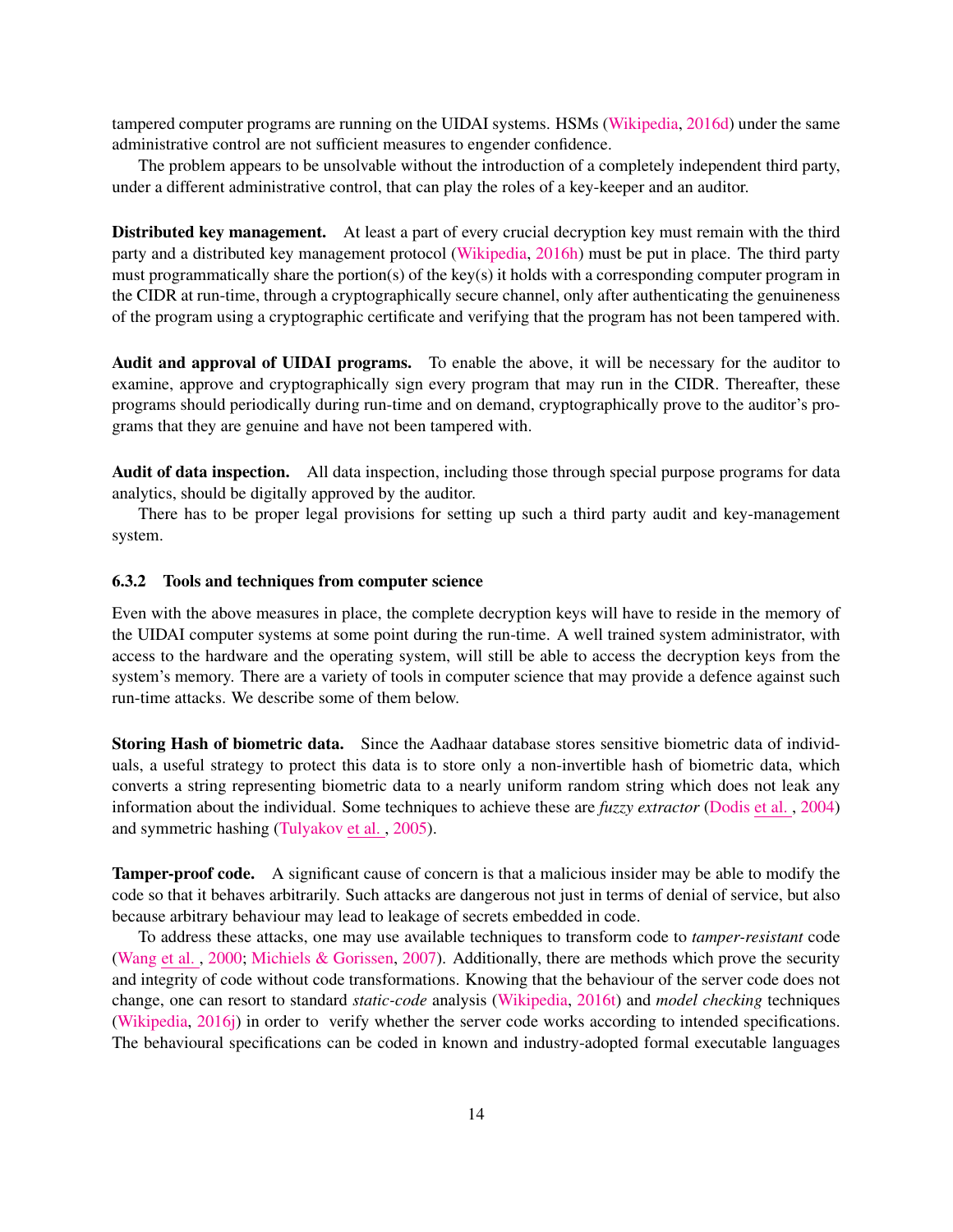(such as TLA+, Simulink/Stateflow, Message Sequence Chats, *etc*.). However, performing end-to-end staticcode analysis or model checking on server code only addresses the question whether or not server code is acting maliciously. In the scenario when server code is established to be kosher, one has to still address the question of security when an adversary (read as environment or external user) tries to modify the code by cunningly exploiting the input interface of the server. A promising solution proposed in the security literature, which appears to be address the afore-mentioned problem is *control-flow integrity* [\(Martin Abadi,](#page-19-13) [2005\)](#page-19-13). In a nutshell, this involves a runtime check on the code by installing an additional *monitor* which tracks the execution behaviour of the code and is aware of admissible behaviours of the program apriori. Third party audit will be required to set up the processes to ensure that the code is tamper free.

Tamper-proof hardware. In addition to software solutions, tamper resistant hardware may also be leveraged for protection of cryptographic keys or data. For instance, severs in the presence of non-volatile memories can be subjected to side-channel attacks [\(Wikipedia,](#page-21-17) [2016r\)](#page-21-17). Sensitive data that resides in memory across reboots can leak out to attackers. One way to secure a server's memory is to encrypt all memory transfers that take place between the processor cache onwards and the main memory. Encryption mechanisms as discussed in prior sections could be utilised for memory-transfer encryptions. A separate encryption controller unit would be mandated for this purpose.

Intel's Software Guard Extension (SGX) [\(Costan & Devadas,](#page-17-5) [2016\)](#page-17-5) and its forerunners TPM and TXT [\(Wikipedia,](#page-21-18) [2016u\)](#page-21-18) are yet another handy off-the-shelf solutions where protected areas (enclaves) of hardware are provided where execution of applications can take place without compromising BIOS, drivers, memory buses, and application's security. Furthermore, SGX also provide solutions for remote attestation challenges to ensure hardware integrity. Trusted hardware may be leveraged to provide sought integrality and confidentiality. Here again, setting up and the safe-keep of the trusted hardware has to be entrusted to a third party organisation different from the UIDAI.

Secure multi-party computation. Another method to secure keys or other private inputs is offered by the field of secure multi-party computation. Secure multi-party computation [\(Wikipedia,](#page-21-19) [2016k\)](#page-21-19) is a field of cryptography that allows several mutually distrustful parties, each wishing to maintain privacy of their input data, to perform some computation on their joint data. This is a rich field with several efficient mechanisms in place to perform a large class of interesting computations privately. We believe that tools and techniques from this field may be relevant to the Aadhaar project: for instance, one may use a secret-sharing scheme to split the database across two servers belonging to different entities, ensuring that the two servers have disjoint sets of system administrators and diverse operating systems and hardware. This ensures that even if one server is hacked into, the data remains protected. Secure multiparty computation can be used to answer queries on the data distributed across servers.

Homomorphic and functional encryption. Another security threat is the possibility of server breaches, whether the attack is launched from inside or outside the organisation. To prevent a server breach from leaking valuable user data, critical data needs to be stored on the server in encrypted form. However, encrypting data using standard methods leads to loss of functionality, such as the ability to perform data analytics. Recently, advanced forms of encryption have been designed by the cryptographic community that allow an untrusted server to compute on data "blind-folded". Two striking examples of such encryption mechanisms are the notions of homomorphic encryption [\(Gentry,](#page-18-14) [2009\)](#page-18-14) and functional encryption [\(Sahai](#page-19-14) [& Waters,](#page-19-14) [2005\)](#page-19-14). At a high level, these systems allow sensitive data to be encrypted in a way that allows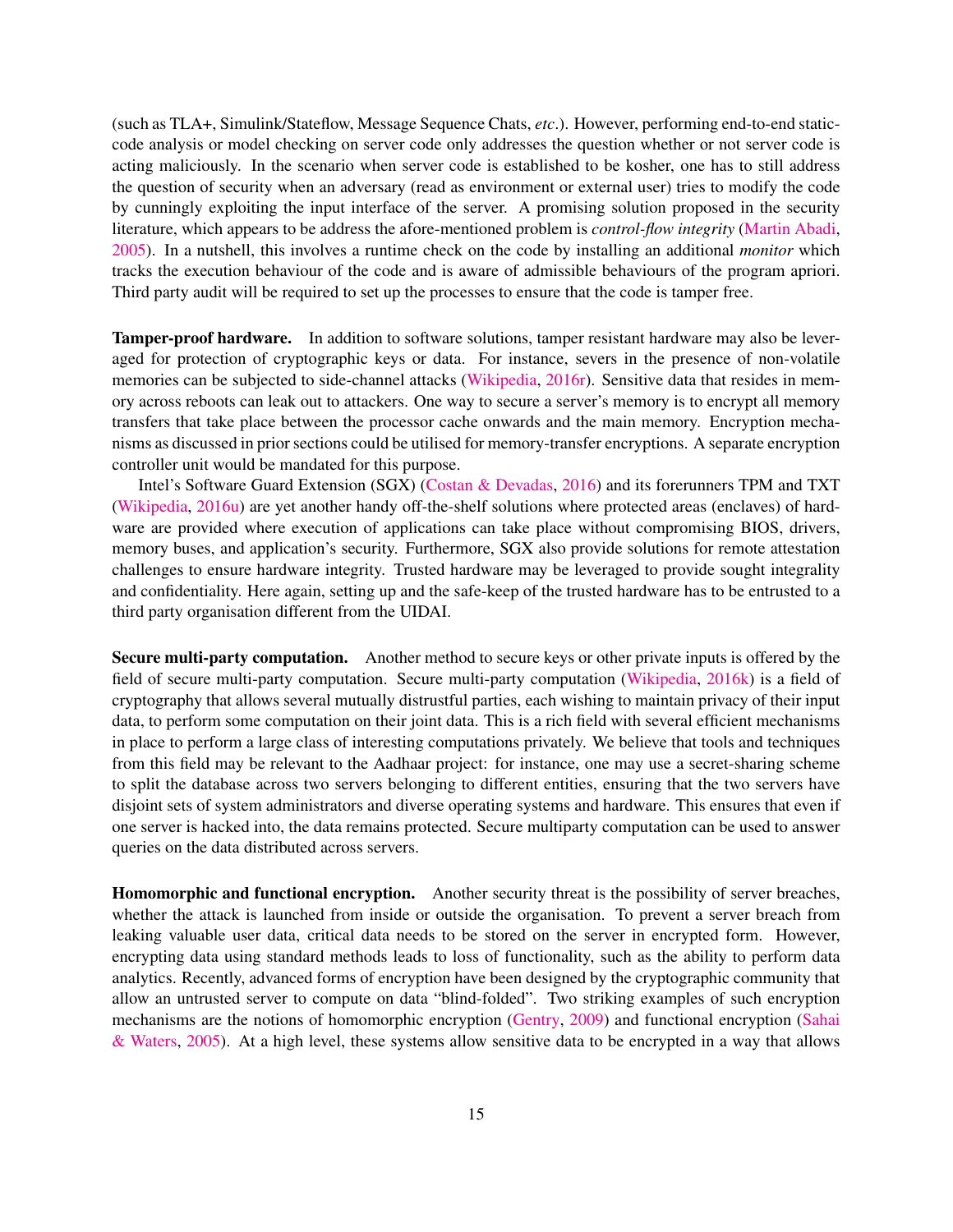sophisticated computation on the data *in its encrypted form*. Thus, the functionality offered by data analytics can be enjoyed while ensuring privacy.

Such mechanisms may be very pertinent to ensuring privacy of data in the UIDAI database. However, while these systems are substantial achievements in cryptographic design, they remain far too slow for practical use. Nevertheless, for restricted classes of computations, such algorithms may be deployed. Third party intervention will be required to set up the computation in the encrypted domain.

Symmetric Searchable Encryption and Extensions. Another method to perform useful computations on encrypted data is offered by the field of symmetric searchable encryption, which enables searching on encrypted data [\(Bellare](#page-17-6) et al. , [2007;](#page-17-6) [Curtmola](#page-17-7) et al. , [2011\)](#page-17-7). Unlike notions such as functional encryption and homomorphic encryption described above, algorithms developed in the context of searchable encryption are highly efficient and scale well for massive sized data, such as the UIDAI data. For many investigative applications, tools and techniques developed in the context of searchable encryption appear to be very relevant.

Whiteboxing and code obfuscation. Another useful class of defenses against insider attacks comes from techniques developed in the area of whitebox cryptography. Typically, one assumes that attacks are *blackbox*, i.e., an attacker has access to the input and the output of a program, but not to the internal workings of the program. However, an insider may have full access to the source code and binary file running on the system, and also the corresponding memory pages during execution. Additionally, the attacker can also possibly make use for debuggers and emulators, intercept system calls and tamper with the binary and its execution. Such attacks are called *whitebox* attacks, and whitebox cryptography [\(Preneel & Wyseur,](#page-19-15) [2008\)](#page-19-15) aims to implement cryptographic procedures in software that transform and obfuscate code and data in such a way so that the cryptographic assets remain secure even when subject to whitebox attacks.

Although whitebox cryptography and obfuscation have been plagued with numerous attacks and there are impossibility results in theory for the general problem [\(Barak](#page-17-8) et al. , [2001;](#page-17-8) [Billet](#page-17-9) et al. , [2004;](#page-17-9) [Wyseur](#page-21-20) et [al.](#page-21-20), [2007\)](#page-21-20), successful whiteboxing in specific situations may well be possible (Delerablée et al., [2014;](#page-18-15) [Bogdanov & Isobe,](#page-17-10) [2015\)](#page-17-10). Many software packages that provide whitebox protection in restricted scenarios are available, and despite the lack of rigorous cryptographic guarantees, seem to work well in practice. Such packages may be deployed to enhance security against insider attacks. Note that the whitebox protection of security keys and the decryption code will have to be put in place by an independent third party.

#### 6.4 Securing field devices

Finally, client access devices (or POS devices) can broadly be understood to have the same critical components that CIDR servers have: hardware (the device itself), and the application(s) running on the device. Solutions to secure client devices are no different than the solutions for servers that we discussed above.

# <span id="page-15-0"></span>7 Conclusions

We have analysed the Aadhaar project from the points of view of privacy and security and have pointed out some technical weaknesses and possible remedies. Specifically, we have found that

1. The Aadhaar number, which is a single global identifier that is supposed to work across application domains, makes individuals vulnerable to privacy breaches. A design alteration can however make it safe.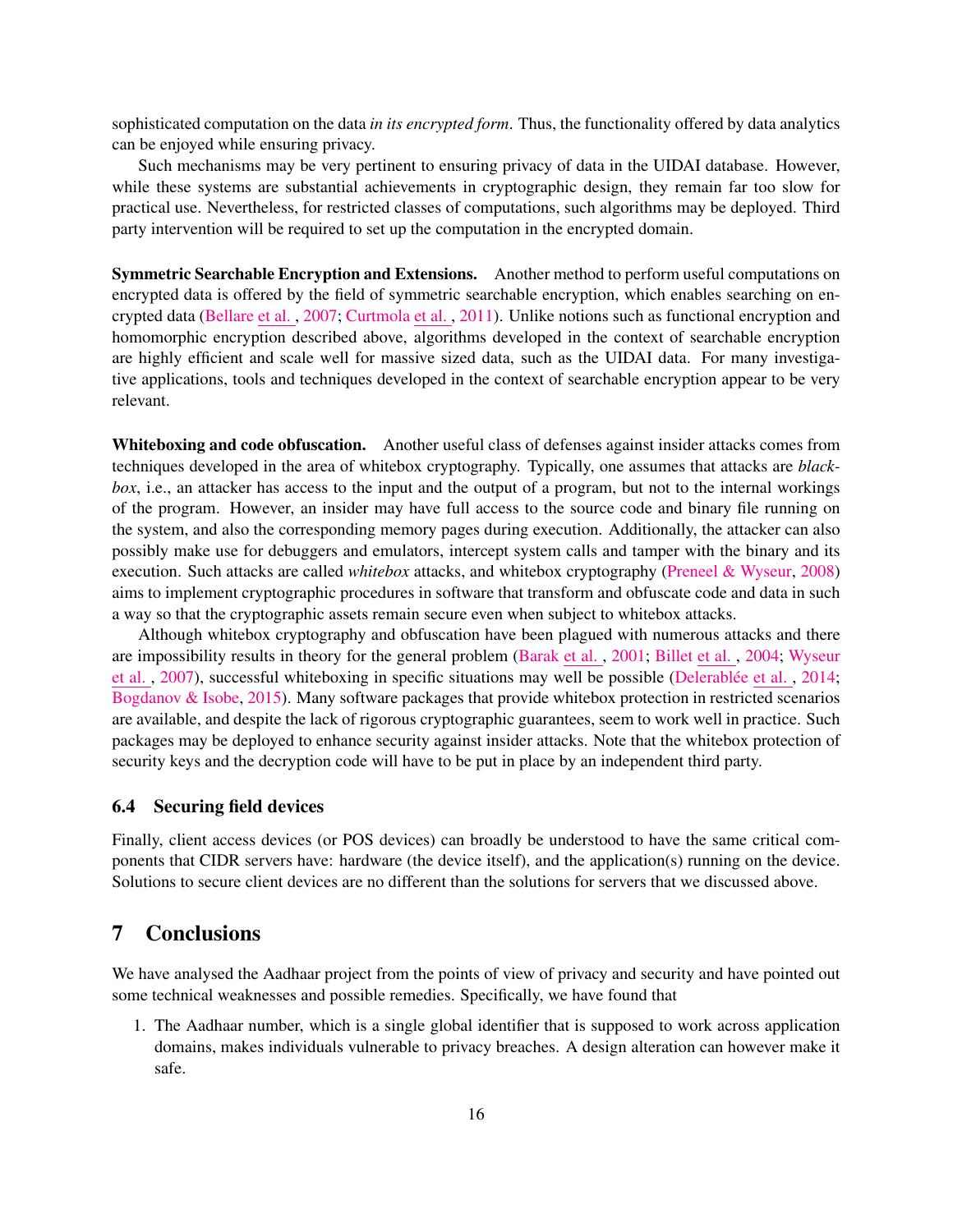| Issue                                                                           | Shortcoming in UIDAI measures                                                                                                                                                                                 | Key recommendations                                                                                                                                                                                                                                                                                                                                                                                                                                                                                                                                                                                                                                                                                         |
|---------------------------------------------------------------------------------|---------------------------------------------------------------------------------------------------------------------------------------------------------------------------------------------------------------|-------------------------------------------------------------------------------------------------------------------------------------------------------------------------------------------------------------------------------------------------------------------------------------------------------------------------------------------------------------------------------------------------------------------------------------------------------------------------------------------------------------------------------------------------------------------------------------------------------------------------------------------------------------------------------------------------------------|
| Authentication without consent                                                  | · Biometric and demographic data are public;<br>hence, can be used without consent                                                                                                                            | Demarcate identity verification and authentica-<br>$\bullet$<br>tion.<br>Strengthen legal and policy frameworks<br>٠<br>See Sections 3 and 4 for details.                                                                                                                                                                                                                                                                                                                                                                                                                                                                                                                                                   |
| Identification without consent using Aadhaar number                             | · Unidirectional linking from AUA-specific local<br>ids to Aadhaar id.<br>• No guidelines on safe maintenance of Aadhaar<br>numbers by AUAs.<br>• Vulnerable to correlation of identity across do-<br>mains.  | Unidirectional linking from Aadhaar id to AUA-<br>$\bullet$<br>specific ids<br>Cryptographically embed Aadhaar id into AUA-<br>$\bullet$<br>specific ids making correlation impossible<br>See Section 5 for details.                                                                                                                                                                                                                                                                                                                                                                                                                                                                                        |
| Unlawful access of CIDR data leading to profiling, tracking<br>and surveillance | • Inadequate protection against <i>insider</i> attacks on<br>CIDR data<br>• CIDR data encrypted but the decryption keys re-<br>side in CIDR<br>• UIDAI human managers can have access to de-<br>cryption keys | Separate administrative control for online audit<br>$\bullet$<br>and key management<br>Legal framework for the above<br>• Only hashes of biometric data must be stored on<br>servers.<br>Manual inspection of CIDR data must not be pos-<br>$\bullet$<br>sible<br>Only pre-approved and audited computer pro-<br>$\bullet$<br>grams with tamper-proof guarantees should ac-<br>cess CIDR data<br>All investigations and analyses only with prior<br>$\bullet$<br>audit and approval through pre-approved com-<br>puter programs<br>Tamper proof guarantees for field devices<br>$\bullet$<br>• Adopt modern tools from computer science to<br>implement the above protections<br>See Section 6 for details. |

<span id="page-16-0"></span>Table 1: Summary of our analysis and recommendations

- 2. The slightly different concepts of authentication and identity verification need to be well demarcated, and careful use case analysis is required to determine precisely what is required for each application. The legal framework must also make note of these.
- 3. In an Aadhaar like setup, the biggest threat to privacy comes from potential insider leaks. The Aadhaar technology architecture does not seem to have been explicitly designed to have strong protections against such insider leaks. We believe that effective protection against insider leaks necessarily requires a third party auditor under independent administrative control. With such a provision in place there are several tools from computer science that can provide reasonable guarantees for security and privacy protection.

We summarise our analysis and key findings in Table [1.](#page-16-0)

Thus, though there are serious privacy concerns at present, we believe that Aadhaar can be made safe from a technology perspective with due-diligence. The legal framework however needs to be more specific and requires significant strengthening. Perhaps the single most important specific question that begs answering is *who should have the right to verify the identity of an individual, and under what circumstances?* Above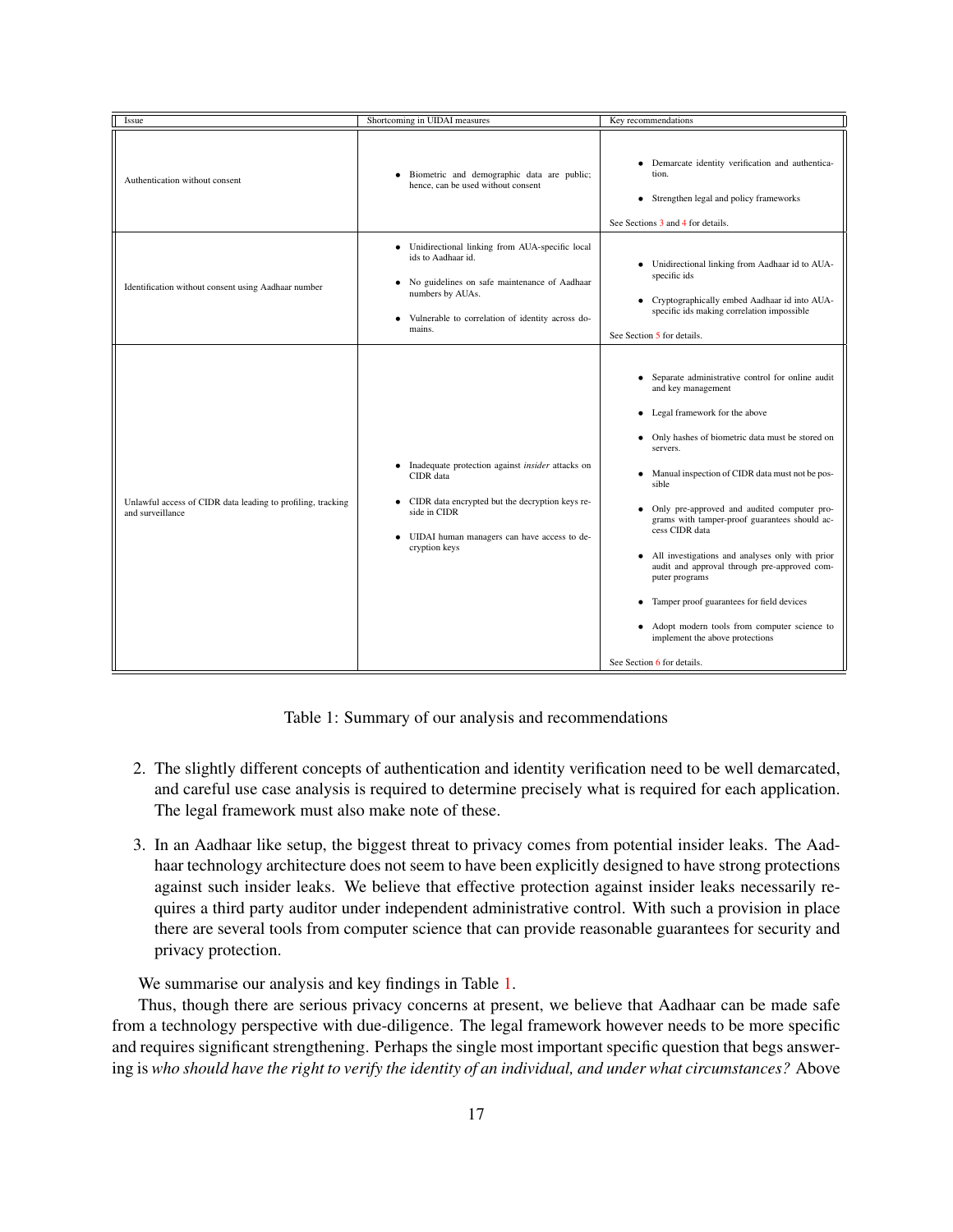all, we believe that the Aadhaar project requires informed and comprehensive policy debates, covering all angles, to realise its full effectiveness without causing the kind of disruptions that have been reported.

The effectiveness of biometric identification and to what extent are the biometric features required are remaining important questions that require further study.

# Acknowledgement

We thank [Reetika Khera](http://hss.iitd.ac.in/faculty/reetika-khera) for the many discussions, and [Ambuj Sagar](http://hss.iitd.ac.in/faculty/ambuj-sagar) and [Narayanan Kurur](http://web.iitd.ac.in/~nkurur/) for suggestions on improving our manuscript. The first author thanks [Manoj Prabhakaran](http://mmp.cs.illinois.edu) for many helpful comments and [Mihir Bellare](https://cseweb.ucsd.edu/~mihir/) for suggesting the use of fuzzy extractors.

## References

- <span id="page-17-4"></span>Akhtar, Zahid. 2012 (March). Security of Multimodal Biometric Systems against Spoof Attacks. Ph.D. thesis, Dept. of Electrical and Electronic Engineering, University of Cagliari. [http://pralab](http://pralab.diee.unica.it/sites/default/files/Akhtar_PhD2012.pdf).diee.unica.it/sites/ [default/files/Akhtar](http://pralab.diee.unica.it/sites/default/files/Akhtar_PhD2012.pdf) PhD2012.pdf.
- <span id="page-17-1"></span>Arun, Chinmayi. 2016. Privacy is a fundamental right. http://www.thehindu.[com/opinion/lead/lead](http://www.thehindu.com/opinion/lead/lead-article-on-aadhaar-bill-by-chinmayi-arun-privacy-is-a-fundamental-right/article8366413.ece)[article-on-aadhaar-bill-by-chinmayi-arun-privacy-is-a-fundamental-right/](http://www.thehindu.com/opinion/lead/lead-article-on-aadhaar-bill-by-chinmayi-arun-privacy-is-a-fundamental-right/article8366413.ece) [article8366413](http://www.thehindu.com/opinion/lead/lead-article-on-aadhaar-bill-by-chinmayi-arun-privacy-is-a-fundamental-right/article8366413.ece).ece. [Online; posted 18-March-2016].
- <span id="page-17-3"></span>Athey, Susan, & Imbens, Guido W. 2015 (April). Machine Learning for Estimating Heretogeneous Casual Effects. Tech. rept. Stanford University. https://www.gsb.stanford.[edu/faculty-research/working](https://www.gsb.stanford.edu/faculty-research/working-papers/machine-learning-estimating-heretogeneous-casual-effects)[papers/machine-learning-estimating-heretogeneous-casual-effects](https://www.gsb.stanford.edu/faculty-research/working-papers/machine-learning-estimating-heretogeneous-casual-effects).
- <span id="page-17-8"></span>Barak, Boaz, Goldreich, Oded, Impagliazzo, Rusell, Rudich, Steven, Sahai, Amit, Vadhan, Salil, & Yang, Ke. 2001. On the (im) possibility of obfuscating programs. Pages 1–18 of: Annual International Cryptology Conference. Springer.
- <span id="page-17-6"></span>Bellare, Mihir, Boldyreva, Alexandra, & ONeill, Adam. 2007. Deterministic and efficiently searchable encryption. Pages 535–552 of: Annual International Cryptology Conference. Springer.
- <span id="page-17-0"></span>Bhatia, Gautam. 2015. Sorry, Mr. Attorney-General, We Do Actually Have a Constitutional Right to Privacy. http://thewire.[in/2015/07/28/sorry-mr-attorney-general-we-do-actually](http://thewire.in/2015/07/28/sorry-mr-attorney-general-we-do-actually-have-a-constitutional-right-to-privacy-7398/)[have-a-constitutional-right-to-privacy-7398/](http://thewire.in/2015/07/28/sorry-mr-attorney-general-we-do-actually-have-a-constitutional-right-to-privacy-7398/). [Online; posted 28-July-2015].
- <span id="page-17-9"></span>Billet, Olivier, Gilbert, Henri, & Ech-Chatbi, Charaf. 2004. Cryptanalysis of a white box AES implementation. Pages 227–240 of: International Workshop on Selected Areas in Cryptography. Springer.
- <span id="page-17-10"></span>Bogdanov, Andrey, & Isobe, Takanori. 2015. White-Box Cryptography Revisited: Space-Hard Ciphers. Pages 1058–1069 of: Proceedings of the 22Nd ACM SIGSAC Conference on Computer and Communications Security. CCS '15. New York, NY, USA: ACM.
- <span id="page-17-2"></span>Centre for Internet & Society, The. 2016. List of Recommendations on the Aadhaar Bill, 2016 - Letter Submitted to the Members of Parliament. http://cis-india.[org/internet-governance/blog/list-of](http://cis-india.org/internet-governance/blog/list-of-recommendations-on-the-aadhaar-bill-2016)[recommendations-on-the-aadhaar-bill-2016](http://cis-india.org/internet-governance/blog/list-of-recommendations-on-the-aadhaar-bill-2016). [Online; posted 16-March-2016].
- <span id="page-17-5"></span>Costan, Victor, & Devadas, Srinivas. 2016. Intel SGX Explained. IACR Cryptology ePrint Archive, 2016, 86.
- <span id="page-17-7"></span>Curtmola, Reza, Garay, Juan, Kamara, Seny, & Ostrovsky, Rafail. 2011. Searchable symmetric encryption: improved definitions and efficient constructions. Journal of Computer Security, 19(5), 895–934.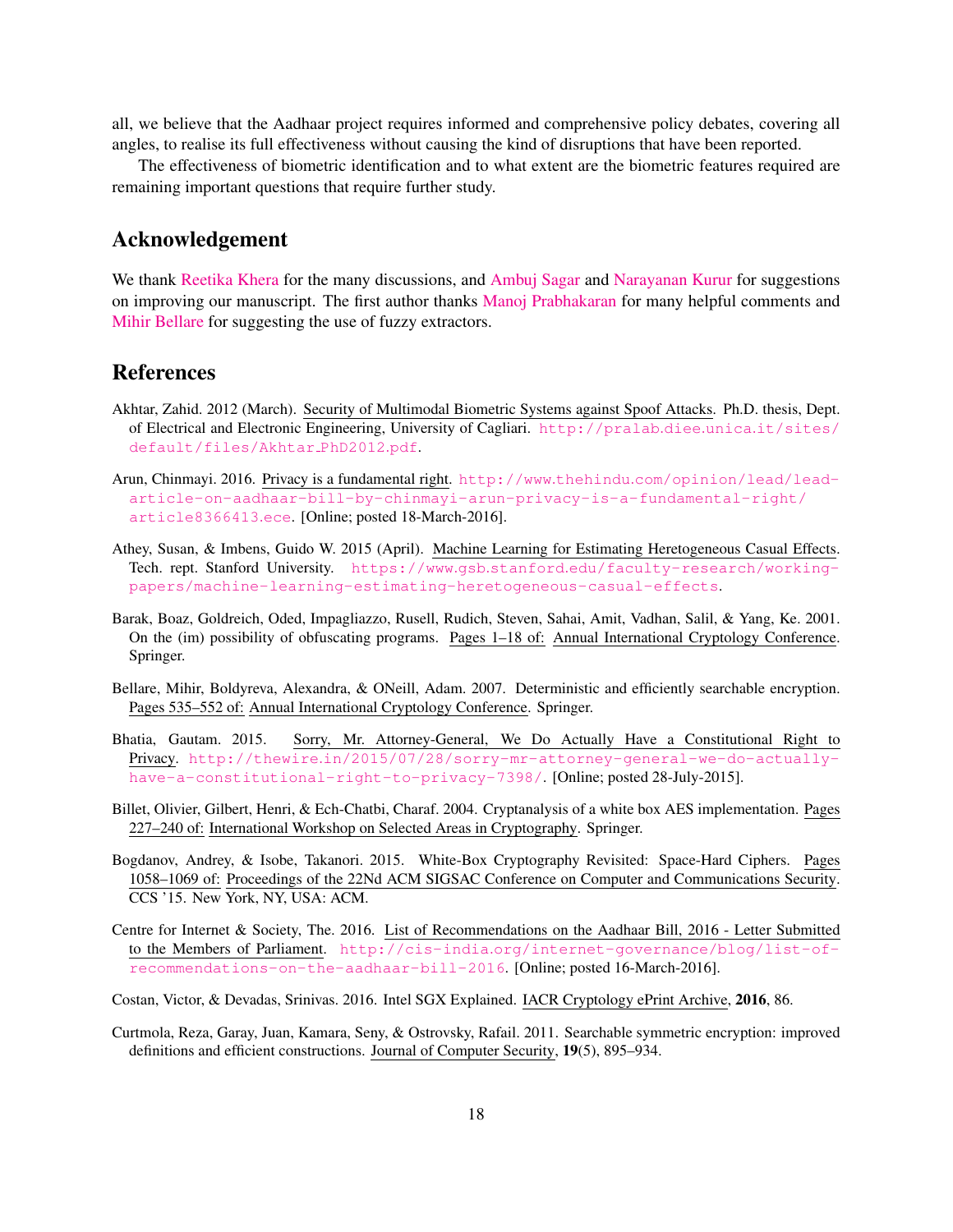- <span id="page-18-15"></span>Delerablée, Cécile, Lepoint, Tancrède, Paillier, Pascal, & Rivain, Matthieu. 2014. White-Box Security Notions for Symmetric Encryption Schemes.
- <span id="page-18-1"></span>Diffie, Whitfield, & Hellman, Martin E. 1979. Privacy and Authentication: An Introduction to Cryptography. Proceedings of the IEEE, 67(March), 397-427. [http://ieeexplore](http://ieeexplore.ieee.org/stamp/stamp.jsp?arnumber=1455525).ieee.org/stamp/ stamp.[jsp?arnumber=1455525](http://ieeexplore.ieee.org/stamp/stamp.jsp?arnumber=1455525).
- <span id="page-18-13"></span>Dodis, Yevgeniy, Reyzin, Leonid, & Smith, Adam. 2004. Fuzzy extractors: How to generate strong keys from biometrics and other noisy data. Pages 523–540 of: International Conference on the Theory and Applications of Cryptographic Techniques. Springer.
- <span id="page-18-4"></span>Dréze, Jean. 2016. The Aadhaar coup. http://www.thehindu.[com/opinion/lead/jean-dreze-on](http://www.thehindu.com/opinion/lead/jean-dreze-on-aadhaar-mass-surveillance-data-collection/article8352912.ece)[aadhaar-mass-surveillance-data-collection/article8352912](http://www.thehindu.com/opinion/lead/jean-dreze-on-aadhaar-mass-surveillance-data-collection/article8352912.ece).ece. [Online; posted 15- March-2016].
- <span id="page-18-3"></span>Duggal, Pavan. 2011. Does the UID project infringe on privacy? http://www.[business-standard](http://www.business-standard.com/article/opinion/does-the-uid-project-infringe-on-privacy-111080300006_1.html).com/ [article/opinion/does-the-uid-project-infringe-on-privacy-111080300006](http://www.business-standard.com/article/opinion/does-the-uid-project-infringe-on-privacy-111080300006_1.html) 1.html. [Online; posted 3-August-2011].
- <span id="page-18-9"></span>Einav, Liran, & Levin, Jonathan. 2014. Economics in the age of big data. Science, 346(6210). [http:](http://science.sciencemag.org/content/346/6210/1243089) //science.sciencemag.[org/content/346/6210/1243089](http://science.sciencemag.org/content/346/6210/1243089).
- <span id="page-18-10"></span>Einav, Liran, & Levin, Jonathan D. 2013 (May). The Data Revolution and Economic Analysis. Working Paper 19035. National Bureau of Economic Research. http://www.nber.[org/papers/w19035](http://www.nber.org/papers/w19035).
- <span id="page-18-0"></span>Express News Service. 2016. Aadhar Bill passed in Lok Sabha, Opposition fears surveillance. [http:](http://indianexpress.com/article/india/india-news-india/aadhar-card-uid-bill-lok-sabha-arun-jaitley/) //indianexpress.[com/article/india/india-news-india/aadhar-card-uid-bill](http://indianexpress.com/article/india/india-news-india/aadhar-card-uid-bill-lok-sabha-arun-jaitley/)[lok-sabha-arun-jaitley/](http://indianexpress.com/article/india/india-news-india/aadhar-card-uid-bill-lok-sabha-arun-jaitley/). [Online; posted 12-March-2016].
- <span id="page-18-14"></span>Gentry, Craig. 2009. Fully homomorphic encryption using ideal lattices. Pages 169–178 of: STOC.
- <span id="page-18-12"></span>Houck, Max, & Houck, Lucy. 2008 (August). What is touch DNA? http://www.[scientificamerican](http://www.scientificamerican.com/article/experts-touch-dna-jonbenet-ramsey/).com/ [article/experts-touch-dna-jonbenet-ramsey/](http://www.scientificamerican.com/article/experts-touch-dna-jonbenet-ramsey/). [Online; posted 28-July-2015].
- <span id="page-18-2"></span>Jayaram, Malavika. 2015. Aadhaar debate: Privacy is not an elitist concern it's the only way to secure equality. http://scroll.[in/article/748043/aadhaar-debate-privacy-is-not-an](http://scroll.in/article/748043/aadhaar-debate-privacy-is-not-an-elitist-concern-its-the-only-way-to-secure-equality)[elitist-concern-its-the-only-way-to-secure-equality](http://scroll.in/article/748043/aadhaar-debate-privacy-is-not-an-elitist-concern-its-the-only-way-to-secure-equality). [Online; posted 15-August-2015].
- <span id="page-18-8"></span>Jennifer McNabb, David Timmons, Jae Song, & Puckett, Carolyn. 2009. Uses of Administrative Data at the Social Security Administration. Social Security Bulletin, 16. https://www.ssa.[gov/policy/docs/ssb/v69n1/](https://www.ssa.gov/policy/docs/ssb/v69n1/v69n1p75.html) [v69n1p75](https://www.ssa.gov/policy/docs/ssb/v69n1/v69n1p75.html).html.
- <span id="page-18-11"></span>Johari, Aarefa. 2016. In drought-hit Saurashtra, poor internet network can often mean no food rations. http://scroll.[in/article/810683/in-drought-hit-saurashtra-no-internet](http://scroll.in/article/810683/in-drought-hit-saurashtra-no-internet-can-often-mean-no-food-rations)[can-often-mean-no-food-rations](http://scroll.in/article/810683/in-drought-hit-saurashtra-no-internet-can-often-mean-no-food-rations). [Online; posted 26-June-2016].
- <span id="page-18-5"></span>Khera, Reetika. 2011. The UID Project and Welfare Schemes. Economic and Political Weekly, Vol. 46(Issue No. 09).
- <span id="page-18-7"></span>Khera, Reetika. 2013. Lessons from the East Godavari pilot. http://www.thehindu.[com/opinion/](http://www.thehindu.com/opinion/lead/lessons-from-the-east-godavari-pilot/article4603273.ece) [lead/lessons-from-the-east-godavari-pilot/article4603273](http://www.thehindu.com/opinion/lead/lessons-from-the-east-godavari-pilot/article4603273.ece).ece. [Online; posted 11- April-2013].
- <span id="page-18-6"></span>Khera, Reetika. 2015. Five Myths about Aadhar. http://www.outlookindia.[com/website/story/](http://www.outlookindia.com/website/story/five-myths-about-aadhar/295364) [five-myths-about-aadhar/295364](http://www.outlookindia.com/website/story/five-myths-about-aadhar/295364). [Online; posted 18-September-2015].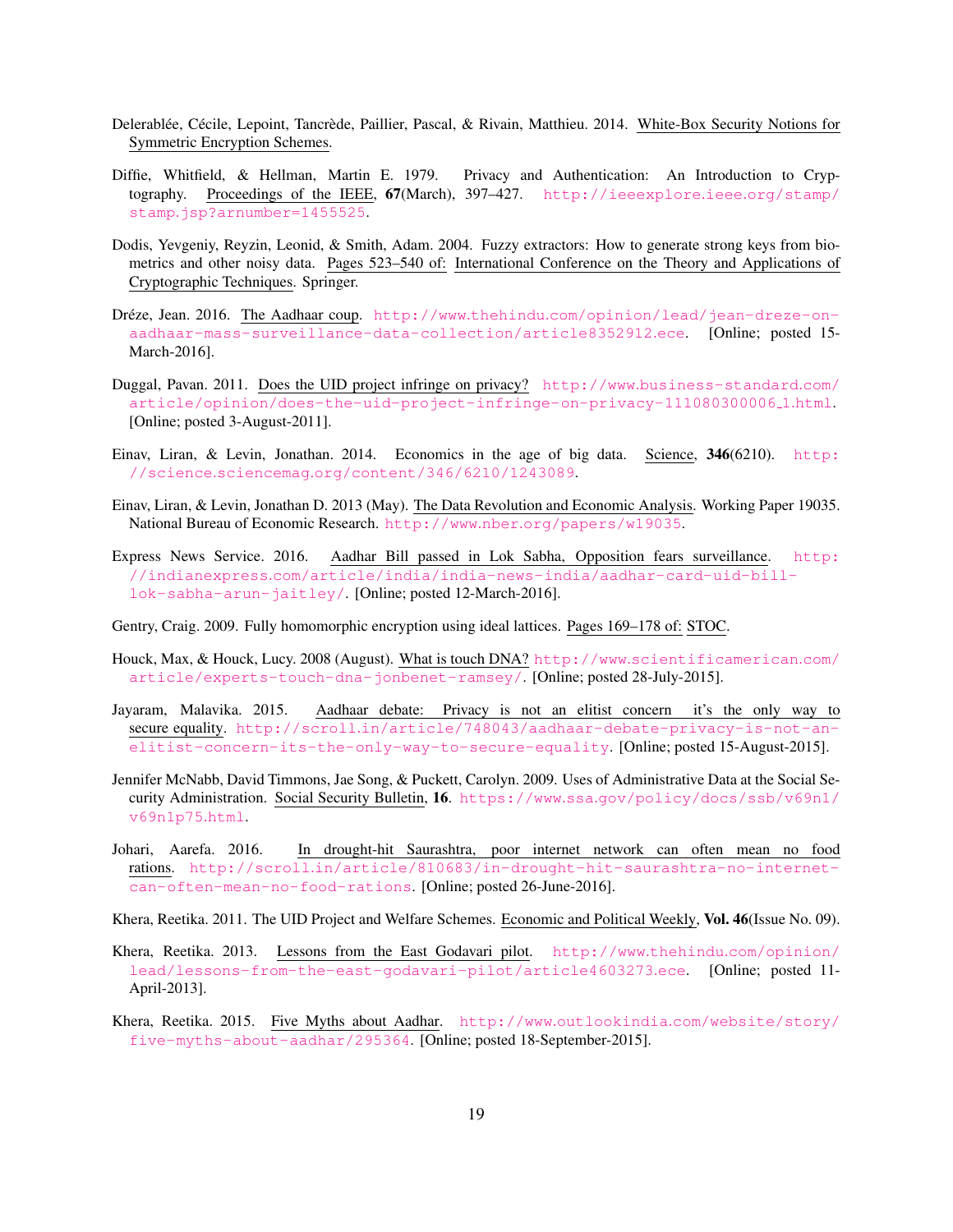- <span id="page-19-8"></span>Kleinberg, Jon, Ludwig, Jens, Mullainathan, Sendhil, & Obermeyer, Ziad. 2015. Prediction Policy Problems. American Economic Review, 105(5), 491–95. http://www.aeaweb.[org/articles?id=10](http://www.aeaweb.org/articles?id=10.1257/aer.p20151023).1257/ aer.[p20151023](http://www.aeaweb.org/articles?id=10.1257/aer.p20151023).
- <span id="page-19-7"></span>Krishnamurthy, Rashmi, & Desouza, Kevin C. 2014. Big Data Analytics: The Case of Social Security Administration. Information Policy, 19(May), 165–178. http://ssrn.[com/abstract=2757871](http://ssrn.com/abstract=2757871).
- <span id="page-19-2"></span>Kumar, Ashwani. 2015. Privacy, a non-negotiable right. http://www.thehindu.[com/opinion/lead/](http://www.thehindu.com/opinion/lead/privacy-a-nonnegotiable-right/article7519148.ece) [privacy-a-nonnegotiable-right/article7519148](http://www.thehindu.com/opinion/lead/privacy-a-nonnegotiable-right/article7519148.ece).ece. [Online; posted 10-August-2015].
- <span id="page-19-5"></span>Lok Sabha Secretariat: New Delhi. 2012. Report by the Parliamentary Standing Committee on Finance (2011-2012) chaired by Shri Yashwant Sinha. [http://planningcommission](http://planningcommission.nic.in/reports/genrep/rep_privacy.pdf).nic.in/reports/ [genrep/rep](http://planningcommission.nic.in/reports/genrep/rep_privacy.pdf) privacy.pdf.
- <span id="page-19-4"></span>Makkar, Sahil. 2016. Aadhaar is actually surveillance tech: Sunil Abraham. [http://www](http://www.business-standard.com/article/opinion/aadhaar-is-actually-surveillance-tech-sunil-abraham-116031200790_1.html).businessstandard.[com/article/opinion/aadhaar-is-actually-surveillance-tech-sunil](http://www.business-standard.com/article/opinion/aadhaar-is-actually-surveillance-tech-sunil-abraham-116031200790_1.html)[abraham-116031200790](http://www.business-standard.com/article/opinion/aadhaar-is-actually-surveillance-tech-sunil-abraham-116031200790_1.html) 1.html. [Online; posted 12-March-2016].
- <span id="page-19-13"></span>Martin Abadi, Mihai Budiu, Úlfar Erlingsson Jay Ligatti. 2005 (nov). Control-Flow Integrity. Pages 340–353 of: ACM Conference on Computer and Communication Security (CCS).
- <span id="page-19-6"></span>Masiero, Silvia. 2015. PDS computerisation: What other states can learn from Kerala. [http://](http://www.ideasforindia.in/article.aspx?article_id=1474) www.[ideasforindia](http://www.ideasforindia.in/article.aspx?article_id=1474).in/article.aspx?article id=1474. [Online; posted 6-July-2015].
- <span id="page-19-9"></span>McBride, Linden, & Nichols, Austin. 2015 (January). Improved poverty targeting through machine learning: An application to the USAID Poverty Assessment Tools. Tech. rept. Economics That Really Matters, Charles H. Dyson School of Applied Economics and Management at Cornell University. http://www.[econthatmatters](http://www.econthatmatters.com/wp-content/uploads/2015/01/improvedtargeting_21jan2015.pdf).com/ [wp-content/uploads/2015/01/improvedtargeting](http://www.econthatmatters.com/wp-content/uploads/2015/01/improvedtargeting_21jan2015.pdf) 21jan2015.pdf.
- <span id="page-19-3"></span>Mehta, Pratap Bhanu. 2016. Privacy after Aadhaar. [http://indianexpress](http://indianexpress.com/article/opinion/columns/privacy-after-aadhaar-money-bill-rajya-sabha-upa/).com/article/opinion/ [columns/privacy-after-aadhaar-money-bill-rajya-sabha-upa/](http://indianexpress.com/article/opinion/columns/privacy-after-aadhaar-money-bill-rajya-sabha-upa/). [Online; posted 26-March-2016].
- <span id="page-19-12"></span>Michiels, W., & Gorissen, P. 2007. Mechanism for Software Tamper Resistance: An Application of White-box Cryptography. In: Proceedings of the 2007 ACM Workshop on Digital Rights Management. DRM '07.
- <span id="page-19-0"></span>NDTV. 2016a. Truth vs Hype: Aadhaar's One Billion Challenge. [http://www](http://www.ndtv.com/video/news/truth-vs-hype/truth-vs-hype-aadhaar-s-one-billion-challenge-411279).ndtv.com/video/ [news/truth-vs-hype/truth-vs-hype-aadhaar-s-one-billion-challenge-411279](http://www.ndtv.com/video/news/truth-vs-hype/truth-vs-hype-aadhaar-s-one-billion-challenge-411279). [Online; posted 9-April-2016].
- <span id="page-19-10"></span>NDTV. 2016b. What should they do who dont get ration. http://khabar.ndtv.[com/video/show/](http://khabar.ndtv.com/video/show/ndtv-special-ndtv-india/what-should-they-do-who-dont-get-ration-423998) [ndtv-special-ndtv-india/what-should-they-do-who-dont-get-ration-423998](http://khabar.ndtv.com/video/show/ndtv-special-ndtv-india/what-should-they-do-who-dont-get-ration-423998). [Online; posted 16-July-2016].
- <span id="page-19-11"></span>Patel, V. M., Ratha, N. K., & Chellappa, R. 2015. Cancelable Biometrics: A review. IEEE Signal Processing Magazine, 32(5), 54–65.
- <span id="page-19-15"></span>Preneel, Bart, & Wyseur, Brecht. 2008. White-Box Cryptography.
- <span id="page-19-1"></span>PTI. 2015. Right to Privacy not a fundamental right, cannot be invoked to scrap Aadhar: Centre tells Supreme Court. http://articles.economictimes.indiatimes.[com/2015-07-23/news/](http://articles.economictimes.indiatimes.com/2015-07-23/news/64773078_1_fundamental-right-attorney-general-mukul-rohatgi-privacy) 64773078 1 [fundamental-right-attorney-general-mukul-rohatgi-privacy](http://articles.economictimes.indiatimes.com/2015-07-23/news/64773078_1_fundamental-right-attorney-general-mukul-rohatgi-privacy). [Online; posted 23-July-2015].
- <span id="page-19-14"></span>Sahai, Amit, & Waters, Brent. 2005. Fuzzy Identity-Based Encryption. Pages 457–473 of: EUROCRYPT.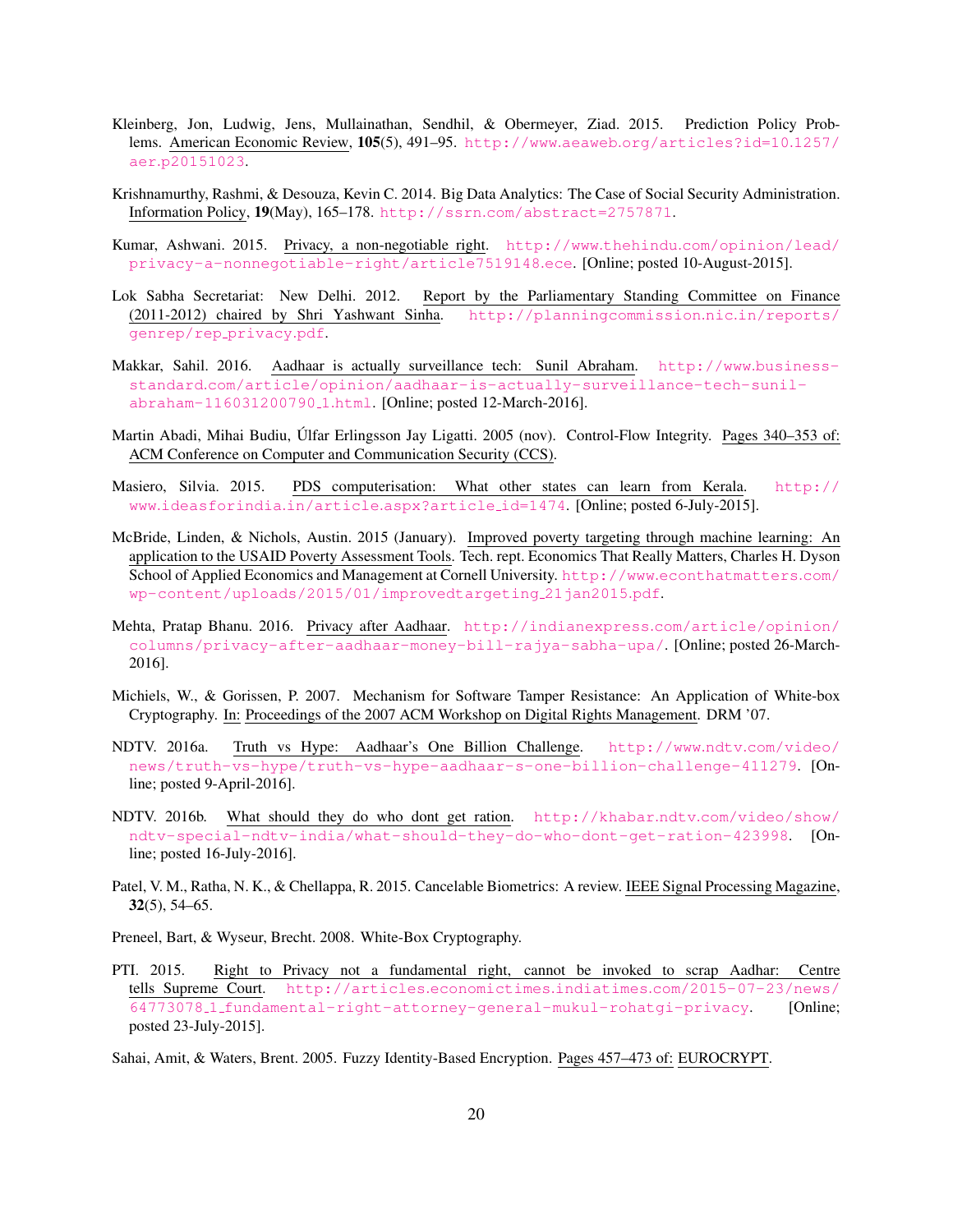- <span id="page-20-15"></span>Sakashita, Taiki, Shibata, Yoichi, Yamamoto, Takumi, Takahashi, Kenta, Ogata, Wakaha, Kikuchi, Hiroaki, & Nishigaki, Masakatsu. 2009. A Proposal of Efficient Remote Biometric Authentication Protocol. Berlin, Heidelberg: Springer Berlin Heidelberg. http://dx.doi.org/10.[1007/978-3-642-04846-3](http://dx.doi.org/10.1007/978-3-642-04846-3_14) 14. Pages 212–227.
- <span id="page-20-1"></span>Scroll Staff. 2016. Jaitley admits right to privacy but brazens it out on Money Bill manoeuvre for Aadhaar. http://scroll.[in/article/805236/jaitley-admits-right-to-privacy-but](http://scroll.in/article/805236/jaitley-admits-right-to-privacy-but-brazens-it-out-on-money-bill-manoeuvre-for-aadhar)[brazens-it-out-on-money-bill-manoeuvre-for-aadhar](http://scroll.in/article/805236/jaitley-admits-right-to-privacy-but-brazens-it-out-on-money-bill-manoeuvre-for-aadhar). [Online; posted 16-March-2016].
- <span id="page-20-11"></span>The London School of Economics and Political Science. 2005 (June). The Identity Project: An assessment of the UK Identity Cards Bill and its implications. http://www.lse.ac.[uk/management/research/](http://www.lse.ac.uk/management/research/identityproject/identityreport.pdf) [identityproject/identityreport](http://www.lse.ac.uk/management/research/identityproject/identityreport.pdf).pdf.
- <span id="page-20-4"></span>The Planning Commission: Government of India. 2011 (December). Report of the Group of Experts on Privacy chaired by Justice A P Shah. [http://planningcommission](http://planningcommission.nic.in/reports/genrep/rep_privacy.pdf).nic.in/reports/genrep/rep privacy.pdf.
- <span id="page-20-10"></span>Tulyakov, Sergey, Farooq, Faisal, & Govindaraju, Venu. 2005. Symmetric Hash Functions for Fingerprint Minutiae. Berlin, Heidelberg: Springer Berlin Heidelberg. Pages 30–38.
- <span id="page-20-12"></span>UIDAI. 2011. Aadhaar Security Policy & Framework for UIDAI Authentication (Version 1.0). [http://](http://uidai.gov.in/images/authDoc/d3_4_security_policy_framework_v1.pdf) uidai.gov.[in/images/authDoc/d3](http://uidai.gov.in/images/authDoc/d3_4_security_policy_framework_v1.pdf) 4 security policy framework v1.pdf. [Online; accessed 31- July-2016].
- <span id="page-20-2"></span>UIDAI. 2014. AADHAAR TECHNOLOGY & ARCHITECTURE: Principles, Design, Best Practices, & Key Lessons. https://uidai.gov.[in/images/AadhaarTechnologyArchitecture](https://uidai.gov.in/images/AadhaarTechnologyArchitecture_March2014.pdf) March2014.pdf. [Online; accessed 31-July-2016].
- <span id="page-20-9"></span>UIDAI. 2016a. Authentication Overview. [https://uidai](https://uidai.gov.in/auth.html).gov.in/auth.html. [Online; accessed 31-July-2016].
- <span id="page-20-8"></span>UIDAI. 2016b. Operating Model Overview. https://uidai.gov.[in/authentication-2/operation](https://uidai.gov.in/authentication-2/operation-model.html)[model](https://uidai.gov.in/authentication-2/operation-model.html).html. [Online; accessed 31-July-2016].
- <span id="page-20-5"></span>UN Global Pulse. 2012 (May). Big Data for Development: Challenges and Opportunities. http://www.unglobalpulse.[org/sites/default/files/BigDataforDevelopment-](http://www.unglobalpulse.org/sites/default/files/BigDataforDevelopment-UNGlobalPulseMay2012.pdf)[UNGlobalPulseMay2012](http://www.unglobalpulse.org/sites/default/files/BigDataforDevelopment-UNGlobalPulseMay2012.pdf).pdf.
- <span id="page-20-6"></span>UN Global Pulse. 2016 (August). Data for Development: Challenges and Opportunities. [http://](http://www.unglobalpulse.org/) www.[unglobalpulse](http://www.unglobalpulse.org/).org/. [Online; accessed 7-August-2016].
- <span id="page-20-7"></span>Varian, Hal R. 2014. Big Data: New Tricks for Econometrics. Journal of Economic Perspectives, 28(2), 3–28. http://www.aeaweb.[org/articles?id=10](http://www.aeaweb.org/articles?id=10.1257/jep.28.2.3).1257/jep.28.2.3.
- <span id="page-20-3"></span>Vombatkere, Sudhir. 2016. How Aadhaar Neglects Personal Privacy and National Security. Mainstream, LIV No 13(March). http://www.[mainstreamweekly](http://www.mainstreamweekly.net/article6283.html).net/article6283.html. [Online; posted 15-August-2015].
- <span id="page-20-16"></span>Wang, Chenxi, Hill, Jonathan, Knight, John, & Davidson, Jack. 2000. Software Tamper Resistance: Obstructing Static Analysis of Programs. Tech. rept. Charlottesville, VA, USA.
- <span id="page-20-0"></span>Wikipedia. 2016a. Aadhaar. https://en.wikipedia.[org/wiki/Aadhaar](https://en.wikipedia.org/wiki/Aadhaar). [Online; accessed 31-July-2016].
- <span id="page-20-14"></span>Wikipedia. 2016b. Advanced Encryption Standard. [https://en](https://en.wikipedia.org/wiki/Advanced_Encryption_Standard).wikipedia.org/wiki/ Advanced [Encryption](https://en.wikipedia.org/wiki/Advanced_Encryption_Standard) Standard. [Online; accessed 30-July-2016].
- <span id="page-20-13"></span>Wikipedia. 2016c. Cryptographic hash function. [https://en](https://en.wikipedia.org/wiki/Cryptographic_hash_function).wikipedia.org/wiki/ [Cryptographic](https://en.wikipedia.org/wiki/Cryptographic_hash_function) hash function. [Online; accessed 30-July-2016].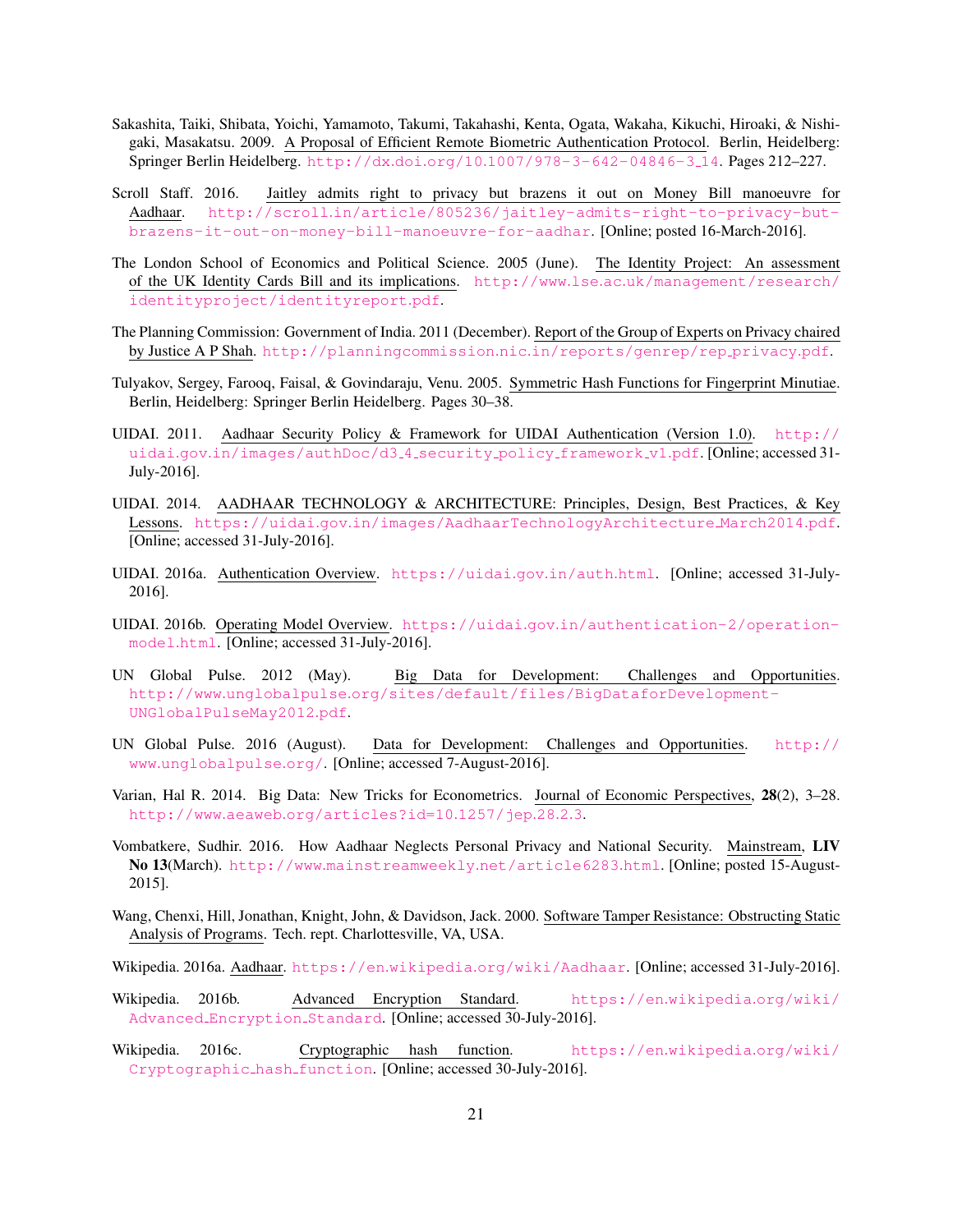- <span id="page-21-11"></span>Wikipedia. 2016d. Hardware security module. [https://en](https://en.wikipedia.org/wiki/Hardware_security_module).wikipedia.org/wiki/ [Hardware](https://en.wikipedia.org/wiki/Hardware_security_module) security module. [Online; accessed 30-July-2016].
- <span id="page-21-10"></span>Wikipedia. 2016e. Hash-based message authentication code. https://en.wikipedia.[org/wiki/Hash](https://en.wikipedia.org/wiki/Hash-based_message_authentication_code)based message [authentication](https://en.wikipedia.org/wiki/Hash-based_message_authentication_code) code. [Online; accessed 30-July-2016].
- <span id="page-21-4"></span>Wikipedia. 2016f. HTTPS. https://en.wikipedia.[org/wiki/HTTPS](https://en.wikipedia.org/wiki/HTTPS). [Online; accessed 30-July-2016].
- <span id="page-21-1"></span>Wikipedia. 2016g. Kerberos (protocol). https://en.wikipedia.[org/wiki/Kerberos](https://en.wikipedia.org/wiki/Kerberos_(protocol)) (protocol). [Online; accessed 30-July-2016].
- <span id="page-21-14"></span>Wikipedia. 2016h. Key management. https://en.wikipedia.[org/wiki/Key](https://en.wikipedia.org/wiki/Key_management) management. [Online; accessed 30-July-2016].
- <span id="page-21-3"></span>Wikipedia. 2016i. Man-in-the-middle attack. https://en.wikipedia.[org/wiki/Man-in-the](https://en.wikipedia.org/wiki/Man-in-the-middle_attack)[middle](https://en.wikipedia.org/wiki/Man-in-the-middle_attack) attack. [Online; accessed 30-July-2016].
- <span id="page-21-16"></span>Wikipedia. 2016j. Model Checking. https://en.wikipedia.[org/wiki/Model](https://en.wikipedia.org/wiki/Model_checking) checking.
- <span id="page-21-19"></span>Wikipedia. 2016k. MPC. https://en.wikipedia.[org/wiki/Secure](https://en.wikipedia.org/wiki/Secure_multi-party_computation) multi-party computation.
- <span id="page-21-0"></span>Wikipedia. 2016l. OAuth. https://en.wikipedia.[org/wiki/OAuth](https://en.wikipedia.org/wiki/OAuth). [Online; accessed 30-July-2016].
- <span id="page-21-7"></span>Wikipedia. 2016m. Public key infrastructure. [https://en](https://en.wikipedia.org/wiki/Public_key_infrastructure).wikipedia.org/wiki/ Public key [infrastructure](https://en.wikipedia.org/wiki/Public_key_infrastructure). [Online; accessed 30-July-2016].
- <span id="page-21-8"></span>Wikipedia. 2016n. Radius. https://en.wikipedia.[org/wiki/RADIUS](https://en.wikipedia.org/wiki/RADIUS). [Online; accessed 30-July-2016].
- <span id="page-21-9"></span>Wikipedia. 2016o. Secure Hash Algorithm. [https://en](https://en.wikipedia.org/wiki/Secure_Hash_Algorithm).wikipedia.org/wiki/ Secure Hash [Algorithm](https://en.wikipedia.org/wiki/Secure_Hash_Algorithm). [Online; accessed 30-July-2016].
- <span id="page-21-5"></span>Wikipedia. 2016p. Secure Shell. https://en.wikipedia.[org/wiki/Secure](https://en.wikipedia.org/wiki/Secure_Shell) Shell. [Online; accessed 30-July-2016].
- <span id="page-21-13"></span>Wikipedia. 2016q. Shard (database architecture). [https://en](https://en.wikipedia.org/wiki/Shard_(database_architecture)).wikipedia.org/wiki/ Shard (database\_[architecture\)](https://en.wikipedia.org/wiki/Shard_(database_architecture)). [Online; accessed 30-July-2016].
- <span id="page-21-17"></span>Wikipedia. 2016r. Side-channel attack. https://en.wikipedia.[org/wiki/Side-channel](https://en.wikipedia.org/wiki/Side-channel_attack) attack. [Online; accessed 31-July-2016].
- <span id="page-21-2"></span>Wikipedia. 2016s. Social Security Number. [https://en](https://en.wikipedia.org/wiki/Social_Security_number).wikipedia.org/wiki/ Social [Security](https://en.wikipedia.org/wiki/Social_Security_number) number. [Online; accessed 31-July-2016].
- <span id="page-21-15"></span>Wikipedia. 2016t. Static program analysis. [https://en](https://en.wikipedia.org/wiki/Static_program_analysis).wikipedia.org/wiki/ Static program [analysis](https://en.wikipedia.org/wiki/Static_program_analysis).
- <span id="page-21-18"></span>Wikipedia. 2016u. Trusted Execution Technology. [https://en](https://en.wikipedia.org/wiki/Trusted_Execution_Technology).wikipedia.org/wiki/ Trusted Execution [Technology](https://en.wikipedia.org/wiki/Trusted_Execution_Technology).
- <span id="page-21-6"></span>Wikipedia. 2016v. Virtual Private Network. [https://en](https://en.wikipedia.org/wiki/Virtual_private_network).wikipedia.org/wiki/ [Virtual](https://en.wikipedia.org/wiki/Virtual_private_network) private network. [Online; accessed 30-July-2016].
- <span id="page-21-12"></span>Wikipedia. 2016w. Zero-knowledge proof. https://en.wikipedia.[org/wiki/Zero-knowledge](https://en.wikipedia.org/wiki/Zero-knowledge_proof)\_proof. [Online; accessed 30-July-2016].
- <span id="page-21-20"></span>Wyseur, Brecht, Michiels, Wil, Gorissen, Paul, & Preneel, Bart. 2007. Cryptanalysis of white-box DES implementations with arbitrary external encodings. Pages 264–277 of: International Workshop on Selected Areas in Cryptography. Springer.